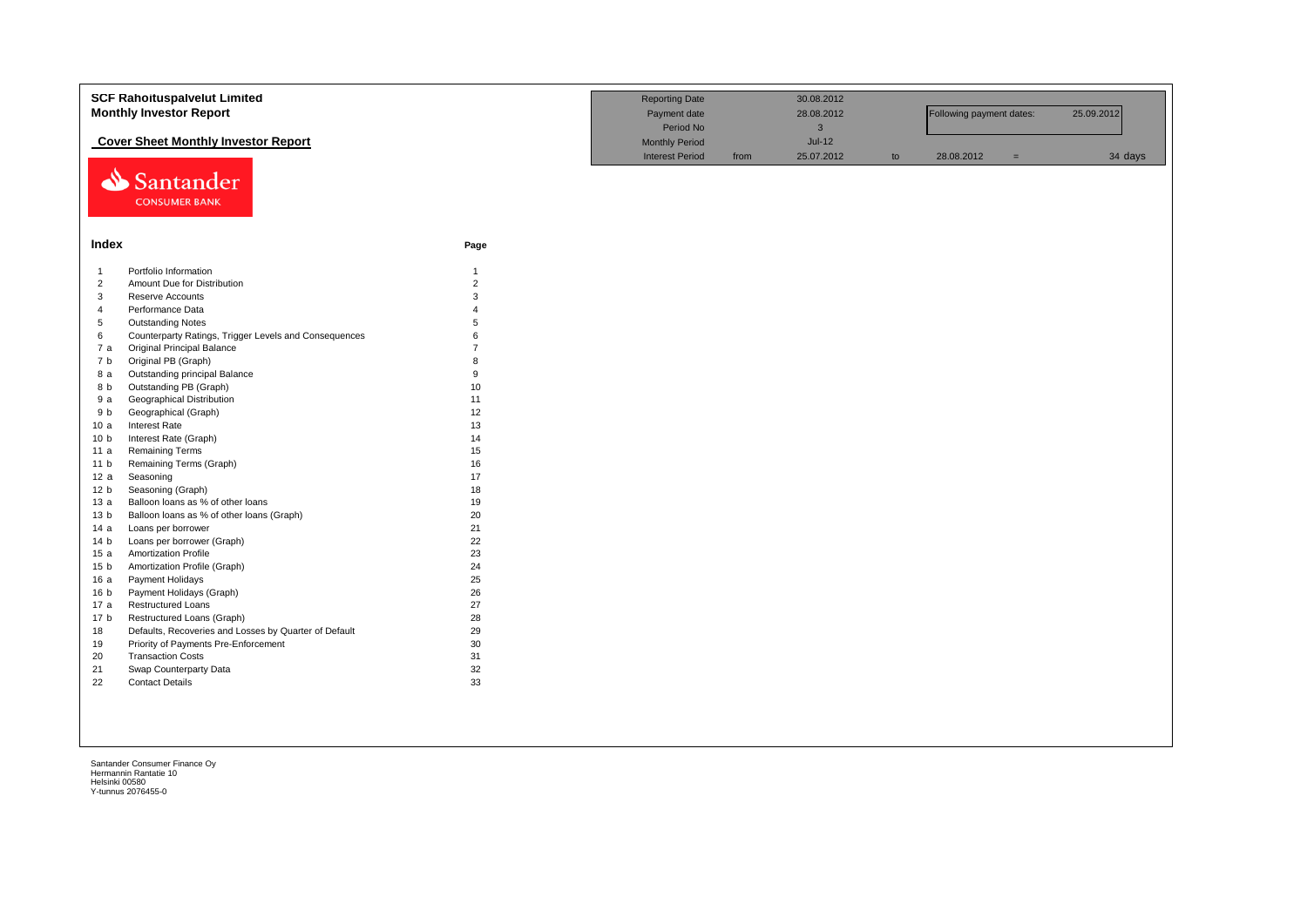| <b>SCF Rahoituspalvelut Limited</b><br><b>Monthly Investor Report</b>            |                               | <b>Reporting Date</b><br>Payment date                        | 30.08.2012<br>28.08.2012                       |                   |         |
|----------------------------------------------------------------------------------|-------------------------------|--------------------------------------------------------------|------------------------------------------------|-------------------|---------|
| 1. Portfolio Information                                                         |                               | Period No<br><b>Monthly Period</b><br><b>Interest Period</b> | $\mathbf{3}$<br>$Jul-12$<br>from<br>25.07.2012 | to $28.08.2012 =$ | 34 days |
| Santander<br><b>CONSUMER BANK</b>                                                |                               |                                                              |                                                |                   |         |
|                                                                                  | <b>Current Period</b>         |                                                              |                                                |                   |         |
|                                                                                  | <b>Aggregated Outstanding</b> |                                                              |                                                |                   |         |
| <b>Outstanding receivables</b>                                                   | <b>Principal Amount</b>       |                                                              |                                                |                   |         |
| <b>Opening balance</b>                                                           | 424 971 186,41 EUR            |                                                              |                                                |                   |         |
| Scheduled Loan Principal Repayments                                              | 10 595 245,25 EUR             |                                                              |                                                |                   |         |
| Prepayments                                                                      | 11 918 467,04 EUR             |                                                              |                                                |                   |         |
| <b>Deemed Collections</b>                                                        | - EUR                         |                                                              |                                                |                   |         |
| <b>Total Principal Payments Received</b>                                         | 22 513 712,29                 |                                                              |                                                |                   |         |
| Additional Loss due to government valuation                                      | 0,00 EUR                      |                                                              |                                                |                   |         |
| New Defaulted Auto Loans in Period                                               | 26 610,96 EUR                 |                                                              |                                                |                   |         |
| <b>Total New Defaults</b>                                                        |                               |                                                              |                                                |                   |         |
| <b>Closing Balance</b>                                                           | 402 430 863,16 EUR            |                                                              |                                                |                   |         |
|                                                                                  |                               |                                                              |                                                |                   |         |
| <b>Total revenue collections</b>                                                 |                               |                                                              |                                                |                   |         |
| Revenue and fees received on loan balances                                       | 2 164 416,97 EUR              |                                                              |                                                |                   |         |
| recoveries on loans in default                                                   | 0,00                          |                                                              |                                                |                   |         |
| of which proceeds from bad debt sales                                            | 0,00                          |                                                              |                                                |                   |         |
| of which due to proceeds exceeding valuation<br>Total revenue received in period | 0,00 EUR<br>2 164 416,97 EUR  |                                                              |                                                |                   |         |
|                                                                                  |                               |                                                              |                                                |                   |         |
| # Loans                                                                          |                               |                                                              |                                                |                   |         |
| At beginning of period                                                           | 42 319 Loans                  |                                                              |                                                |                   |         |
| Paid in full                                                                     | 1 333 Loans                   |                                                              |                                                |                   |         |
| Repurchased (Deemed Collections)                                                 | Loans<br>$\sim$ 100 $\mu$     |                                                              |                                                |                   |         |
| New loans into Default                                                           | 1 Loans                       |                                                              |                                                |                   |         |
| of which required payment to customer upon valuation                             |                               |                                                              |                                                |                   |         |
| At end of period                                                                 | 40 985 Loans                  |                                                              |                                                |                   |         |
| Weighted Average Loan Return                                                     | 6,08%                         |                                                              |                                                |                   |         |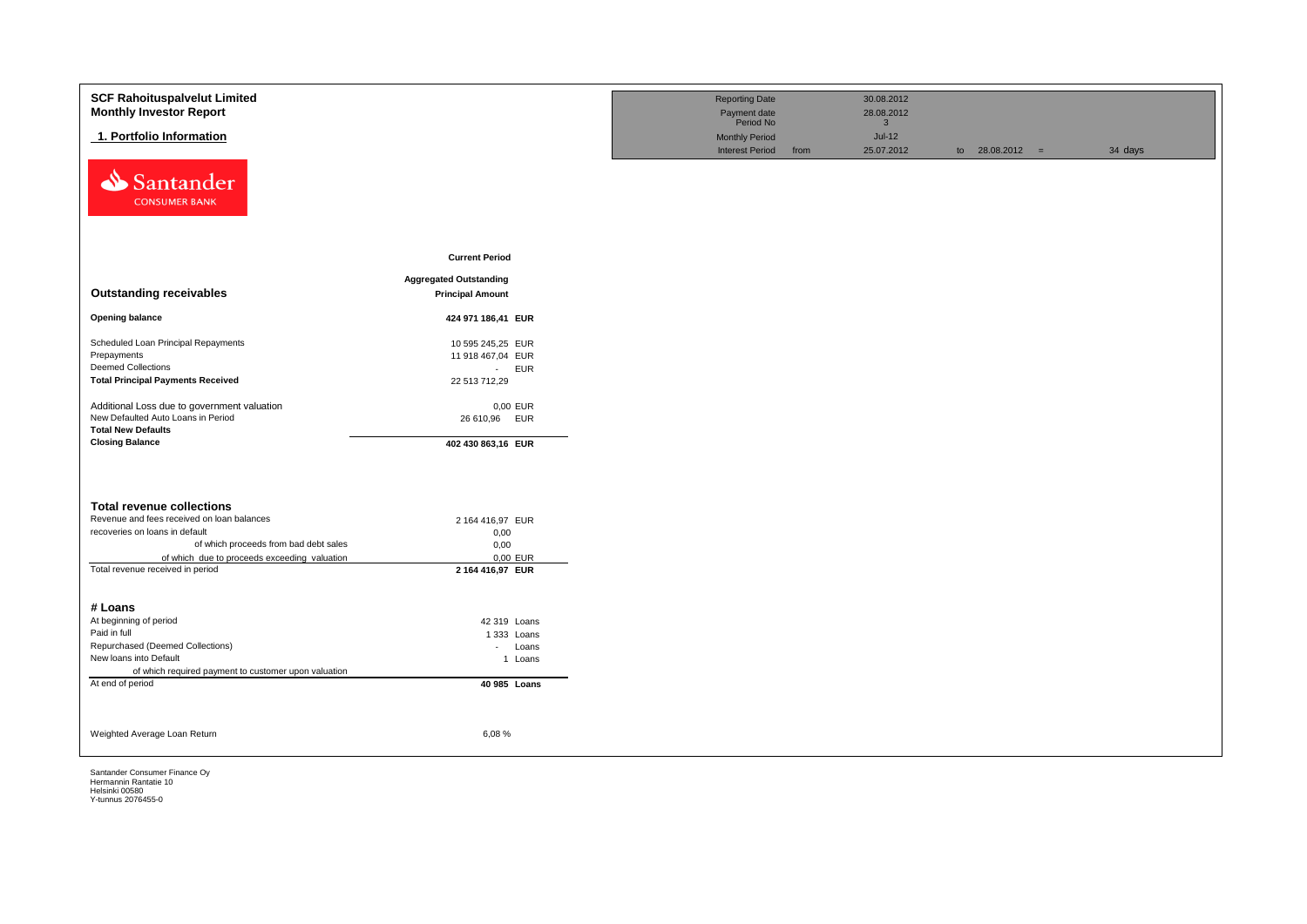| <b>SCF Rahoituspalvelut Limited</b><br><b>Monthly Investor Report</b><br>2. Amount Due for Distribution                                                                                                                                                                                                     |                                                                                                  | <b>Reporting Date</b><br>Payment date<br>Period No<br><b>Monthly Period</b><br><b>Interest Period</b> | from | 30.08.2012<br>28.08.2012<br>$\mathbf{3}$<br>$Jul-12$<br>25.07.2012 | to | 28.08.2012 | $=$ | 34 days |
|-------------------------------------------------------------------------------------------------------------------------------------------------------------------------------------------------------------------------------------------------------------------------------------------------------------|--------------------------------------------------------------------------------------------------|-------------------------------------------------------------------------------------------------------|------|--------------------------------------------------------------------|----|------------|-----|---------|
| Santander<br><b>CONSUMER BANK</b>                                                                                                                                                                                                                                                                           |                                                                                                  |                                                                                                       |      |                                                                    |    |            |     |         |
| <b>Purchaser Available Distribution Amount</b>                                                                                                                                                                                                                                                              | <b>Current Period</b>                                                                            |                                                                                                       |      |                                                                    |    |            |     |         |
| a. Collections (Principal, interest, and fee etc)<br>b. Stamp Duty, Taxes, Liabilities etc. Paid by the Seller to the Purchaser<br>c. Default, Interest, Indemnities etc Paid by the Seller to the Purchaser<br>d. Other amounts Paid by the Seller to the Purchaser<br>e. Interest Earned by the Purchaser | 24 678 129,26 EUR<br>0,00 EUR<br>0,00 EUR<br>0,00 EUR<br>0,00 EUR                                |                                                                                                       |      |                                                                    |    |            |     |         |
| <b>Total Amount for Purchaser Available Distribution Amount</b>                                                                                                                                                                                                                                             | 24 678 129,26 EUR                                                                                |                                                                                                       |      |                                                                    |    |            |     |         |
| <b>Issuer Available Distribution Amount</b>                                                                                                                                                                                                                                                                 | <b>Current Period</b>                                                                            |                                                                                                       |      |                                                                    |    |            |     |         |
| a. Amounts due to Issuer from Purchaser under the Loan Agreement<br>b. Reserve Fund<br>c. Swap counterparty payment to the Issuer<br>d. Drawings under the Liquidity Facility<br>e. Interest Earned by the Issuer<br><b>Total Amount for Issuer Available Distribution Amount</b>                           | 24 452 879,76 EUR<br>7 229 385,00 EUR<br>0,00 EUR<br>0,00 EUR<br>937,16 EUR<br>31 683 201,92 EUR |                                                                                                       |      |                                                                    |    |            |     |         |
|                                                                                                                                                                                                                                                                                                             |                                                                                                  |                                                                                                       |      |                                                                    |    |            |     |         |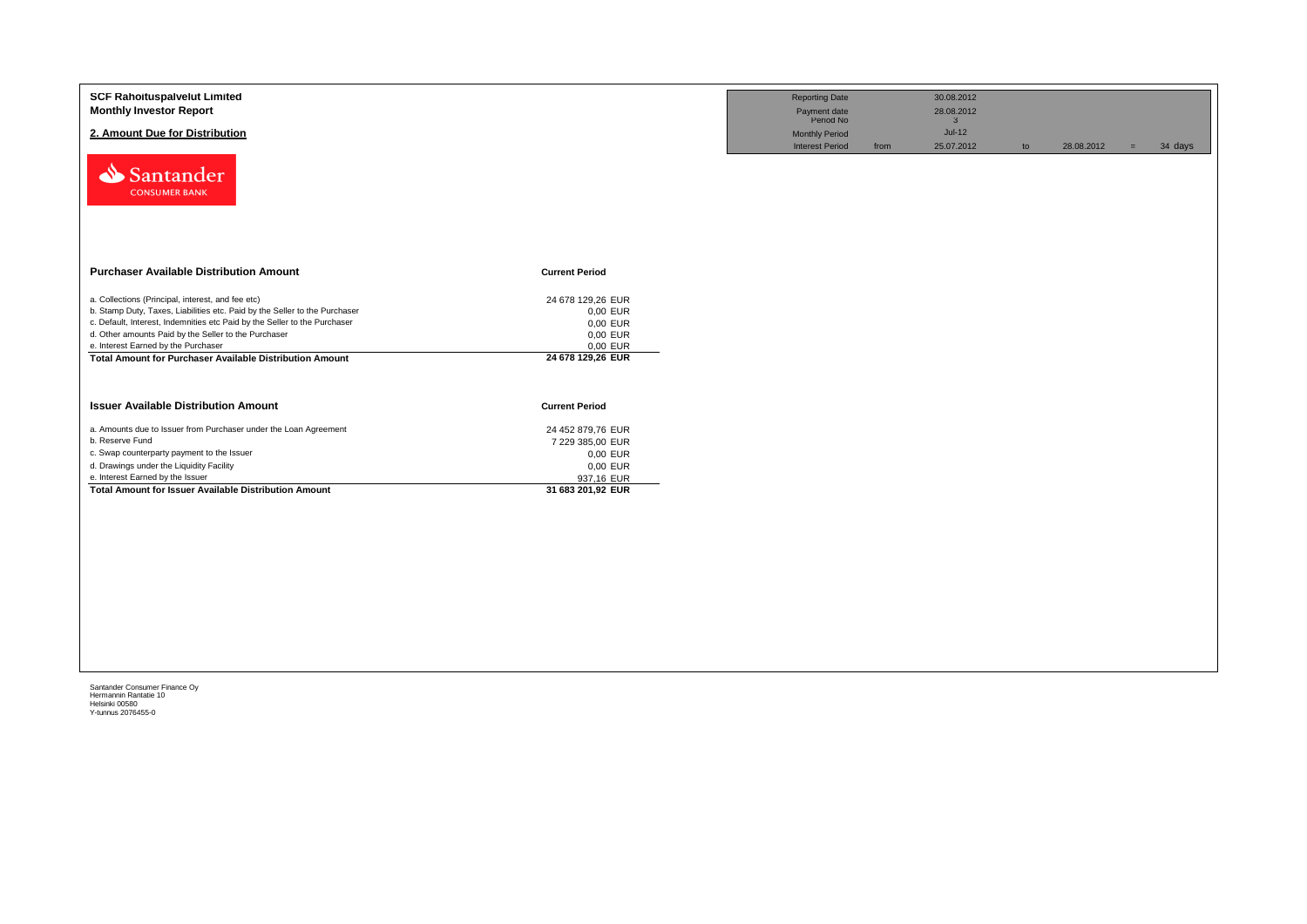| <b>SCF Rahoituspalvelut Limited</b><br><b>Monthly Investor Report</b><br>3. Reserve Accounts<br>Santander<br><b>CONSUMER BANK</b>                                                                                                                                                                                                        |                              | <b>Reporting Date</b><br>Payment date<br>Period No<br><b>Monthly Period</b><br><b>Interest Period</b>                                        | from                     | 30.08.2012<br>28.08.2012<br>$\mathbf{3}$<br>$Jul-12$<br>25.07.2012 | to | 28.08.2012 | $=$ | 34 days |
|------------------------------------------------------------------------------------------------------------------------------------------------------------------------------------------------------------------------------------------------------------------------------------------------------------------------------------------|------------------------------|----------------------------------------------------------------------------------------------------------------------------------------------|--------------------------|--------------------------------------------------------------------|----|------------|-----|---------|
| <b>Note Balance</b><br><b>Beginning of Period</b><br>End of Period<br><b>Reserve Fund</b><br>Beginning of Period<br>Cash Outflow<br>Cash Inflow<br>End of Period<br>Required Reserve Amount                                                                                                                                              | in %<br>1,7%<br>1,7%<br>1,7% | 424 970 166,00 EUR<br>402 429 782,00 EUR<br>7 229 385,00 EUR<br>7 229 385,00 EUR<br>7 229 385,00 EUR<br>7 229 385,00 EUR<br>7 229 385,00 EUR |                          |                                                                    |    |            |     |         |
| Servicer Advance Reserve Fund<br>Beginning of Period<br>Cash Outflow<br>Cash Inflow<br>End of Period<br>Required Reserve Amount<br><b>Set-off from Deposits</b><br>No borrowers whose loans were sold to SCF Rahoituspalvelut Ltd held deposits with Santander Consumer Finance Oy. The risk of set-off from deposits is therefore zero. |                              | 100 000,00 EUR<br>$\sim$<br>$\blacksquare$<br>100 000,00 EUR<br>100 000,00 EUR                                                               | <b>EUR</b><br><b>EUR</b> |                                                                    |    |            |     |         |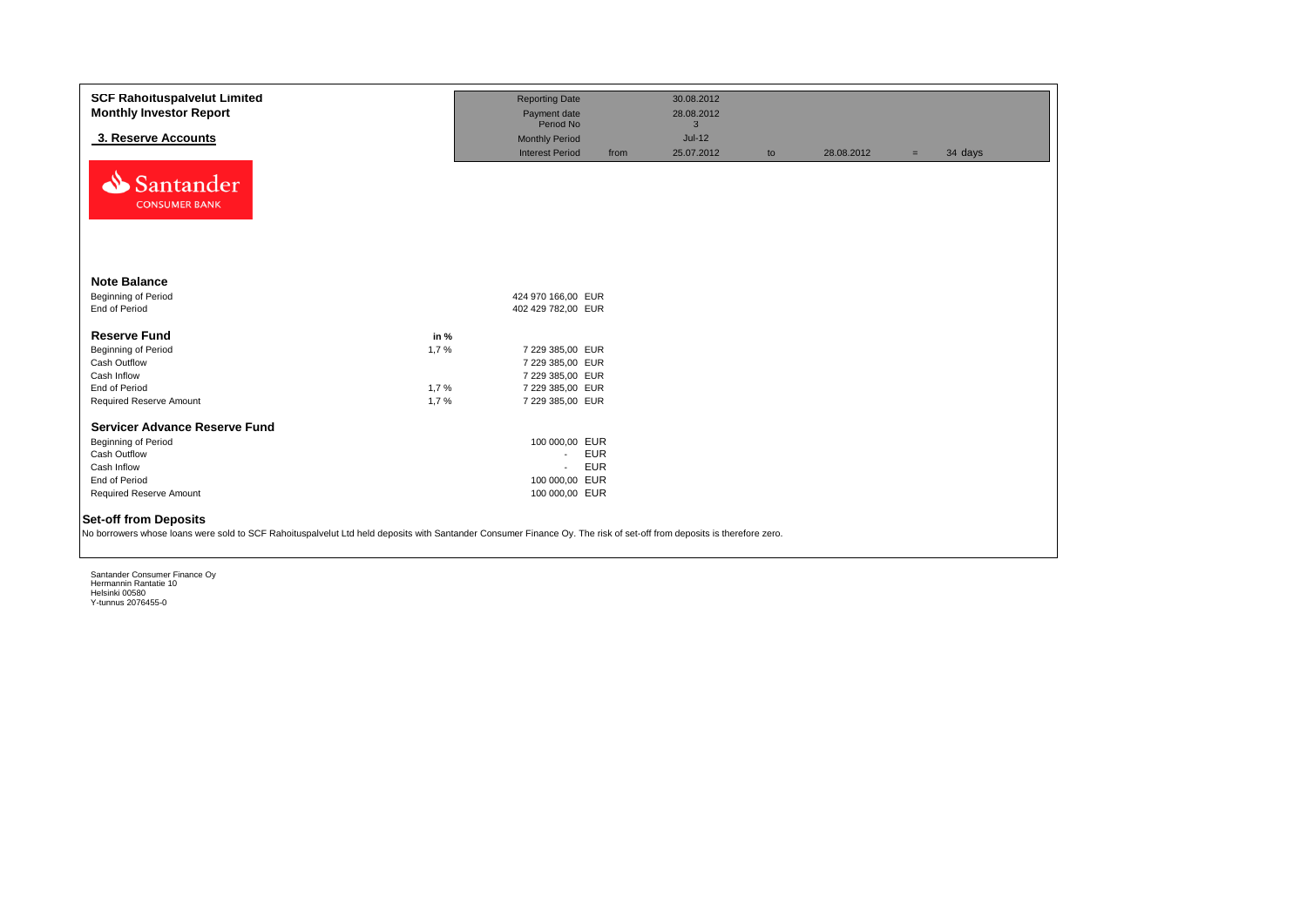| <b>SCF Rahoituspalvelut Limited</b><br><b>Monthly Investor Report</b> |                        |                    |                              | <b>Reporting Date</b><br>Payment date<br>Period No |      | 30.08.2012<br>28.08.2012<br>$\mathbf{3}$ |    |            |          |         |
|-----------------------------------------------------------------------|------------------------|--------------------|------------------------------|----------------------------------------------------|------|------------------------------------------|----|------------|----------|---------|
| 4. Performance Data                                                   |                        |                    |                              | <b>Monthly Period</b>                              |      | $Jul-12$                                 |    |            |          |         |
| Santander<br><b>CONSUMER BANK</b>                                     |                        |                    |                              | <b>Interest Period</b>                             | from | 25.07.2012                               | to | 28.08.2012 | $\equiv$ | 34 days |
| <b>Asset Balance</b>                                                  |                        |                    |                              |                                                    |      |                                          |    |            |          |         |
| Beginning of Period                                                   |                        | 424 971 186,41 EUR |                              |                                                    |      |                                          |    |            |          |         |
| End of Period                                                         |                        | 402 430 863,16 EUR |                              |                                                    |      |                                          |    |            |          |         |
| <b>Portfolio Performance:</b>                                         | <b>EUR</b>             | $\%$               | # loans                      |                                                    |      |                                          |    |            |          |         |
| <b>Performing Receivables:</b>                                        |                        |                    |                              |                                                    |      |                                          |    |            |          |         |
| Current                                                               | 372 070 300,10         | 92,46 %            | 38 114                       |                                                    |      |                                          |    |            |          |         |
| 1-30 days past due                                                    | 27 006 218,23          | 6,71 %             | 2 5 4 4                      |                                                    |      |                                          |    |            |          |         |
| <b>Delinquent Receivables:</b>                                        |                        |                    |                              |                                                    |      |                                          |    |            |          |         |
| 31-60 days past due                                                   | 2 351 934,19           | 0,58 %             | 235                          |                                                    |      |                                          |    |            |          |         |
| 61-90 days past due                                                   | 584 369,03             | 0,15%              | 58                           |                                                    |      |                                          |    |            |          |         |
| 91-120 days past due                                                  | 320 885,49             | 0,08%              | 27                           |                                                    |      |                                          |    |            |          |         |
| 121-150 days past due                                                 | 97 156,12              | 0,02%              | $\overline{7}$               |                                                    |      |                                          |    |            |          |         |
| 151-180 days past due                                                 |                        | 0,00%              | $\mathbf 0$                  |                                                    |      |                                          |    |            |          |         |
| <b>Total Performing and Delinquent</b>                                | 402 430 863,16         | 100,00 %           | 40 985                       |                                                    |      |                                          |    |            |          |         |
| <b>Current Period Defaults</b>                                        | 26 610,96<br>26 610,96 |                    | $\mathbf{1}$<br>$\mathbf{1}$ |                                                    |      |                                          |    |            |          |         |
| <b>Cumulative Defaults</b>                                            | $\cdot$                |                    |                              |                                                    |      |                                          |    |            |          |         |
| <b>Current Period Recoveries</b><br><b>Cumulative Recoveries</b>      | $\cdot$                |                    |                              |                                                    |      |                                          |    |            |          |         |
|                                                                       |                        |                    |                              |                                                    |      |                                          |    |            |          |         |
|                                                                       |                        |                    |                              |                                                    |      |                                          |    |            |          |         |
|                                                                       |                        |                    |                              |                                                    |      |                                          |    |            |          |         |
|                                                                       |                        |                    |                              |                                                    |      |                                          |    |            |          |         |
|                                                                       |                        |                    |                              |                                                    |      |                                          |    |            |          |         |
|                                                                       |                        |                    |                              |                                                    |      |                                          |    |            |          |         |
|                                                                       |                        |                    |                              |                                                    |      |                                          |    |            |          |         |
|                                                                       |                        |                    |                              |                                                    |      |                                          |    |            |          |         |
|                                                                       |                        |                    |                              |                                                    |      |                                          |    |            |          |         |
|                                                                       |                        |                    |                              |                                                    |      |                                          |    |            |          |         |
|                                                                       |                        |                    |                              |                                                    |      |                                          |    |            |          |         |
|                                                                       |                        |                    |                              |                                                    |      |                                          |    |            |          |         |
|                                                                       |                        |                    |                              |                                                    |      |                                          |    |            |          |         |
|                                                                       |                        |                    |                              |                                                    |      |                                          |    |            |          |         |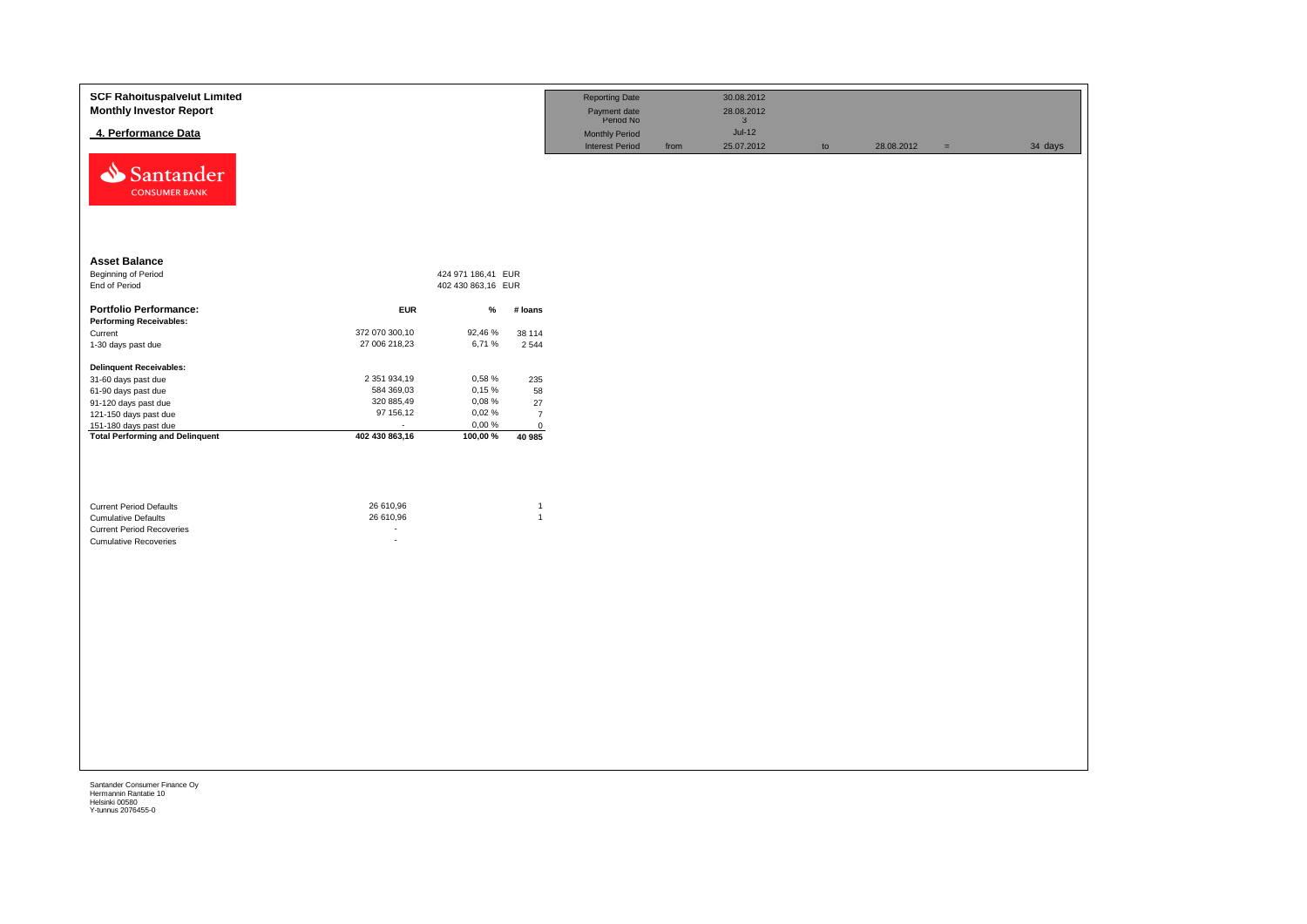| <b>SCF Rahoituspalvelut Limited</b> | <b>Reporting Date</b>     |      | 30.08.2012    |            |         |
|-------------------------------------|---------------------------|------|---------------|------------|---------|
| <b>Monthly Investor Report</b>      | Payment date<br>Period No |      | 28.08.2012    |            |         |
| 5. Outstanding Notes                | <b>Monthly Period</b>     |      | <b>Jul-12</b> |            |         |
|                                     | <b>Interest Period</b>    | from | 25.07.2012    | 28.08.2012 | 34 days |



| 1. Note Balance                                       | <b>All Notes</b>   | <b>Class A</b>     | <b>Class A</b>            | <b>Class B</b>    | <b>Class B</b> |
|-------------------------------------------------------|--------------------|--------------------|---------------------------|-------------------|----------------|
| <b>General Note Information</b>                       |                    |                    |                           |                   |                |
| <b>ISIN Code</b>                                      |                    | N/A                | $\boldsymbol{\mathsf{x}}$ | N/A               | N/A            |
| Currency                                              |                    | <b>EUR</b>         | <b>EUR</b>                | <b>EUR</b>        | <b>EUR</b>     |
| Initial Tranching                                     | 100 %              | 83 %               | 0,01%                     | 16 %              | 0,005%         |
| Legal Final Maturity Date                             |                    | 25.01.2020         | 43855                     | 25.01.2020        | 43855          |
| Rating (Fitch/Moody's)                                |                    | AAAsf/Aaa(sf)      | AAAsf/Aaa(sf)             | N/A               | N/A            |
| Initial Notes Aggregate Principal Outstanding Balance | 481 959 000,00 EUR | 402 400 000,00 EUR | 35000 EUR                 | 79 500 000.00 EUR | 24000 EUR      |
| Initial Nominal per Note                              |                    | 100000.00 EUR      | 1000 EUR                  | 100 000,00 EUR    | 1000 EUR       |
| Initial Number of Notes per Class                     | 4878               | 4024               | 35                        | 795               | 24             |
|                                                       |                    |                    |                           |                   |                |
| <b>Current Note Information</b>                       |                    |                    |                           |                   |                |
| Class Principal Outstanding Opening Balance           | 424 970 166.00 EUR | 345 416 122.35 EUR | 30 043,65 EUR             | 79 500 000.00 EUR | 24 000,00 EUR  |
| Available Distribution Amount                         | 24 678 129,26 EUR  |                    |                           |                   |                |
| Amortisation                                          | 22 540 384,00 EUR  |                    |                           |                   |                |
| Redemption per Class                                  | 22 540 384,00 EUR  | 22 538 424,00 EUR  | 1960,00 EUR               | 0,00 EUR          | 0.00 EUR       |
| Redemption per Note                                   |                    | 5 601,00 EUR       | 56,00 EUR                 | 0.00 EUR          | 0.00 EUR       |
| Class Principal Outstanding Closing Balance           | 402 429 782.00 EUR | 322 877 698.70 EUR | 28 083,30 EUR             | 79 500 000.00 EUR | 24 000,00 EUR  |
| <b>Current Tranching</b>                              |                    | 80,23%             | 0,01%                     | 19,75 %           | 0.01%          |
| Current Pool Factor                                   |                    | 0,80               | 0,80                      | 1.00              | 1,00           |

| 2. Payments to Investors per Note                  | <b>All Notes</b> | <b>Class A</b> | <b>Class A</b> | <b>Class B</b> | Class B      |
|----------------------------------------------------|------------------|----------------|----------------|----------------|--------------|
| Interest Rate Basis: 1-M EURIBOR / Spread          | 0.17%            | 1,00 %         | 1,00 %         | 1,10%          | 1,10 %       |
| Day Count Convention                               |                  | 34,00          | 34,00          | 34,00          | 34,00        |
| <b>Interest Days</b>                               | 34               |                |                |                |              |
| Principal Outstanding per Note Beginning of Period |                  | 85 839.00 EUR  | 858.39 EUR     | 100 000,00 EUR | 1 000.00 EUR |
| >Principal Repayment per note                      |                  | 5 601.00 EUR   | 56.01 EUR      | 0.00 EUR       | 0.00 EUR     |
| Principal Outstanding per Note End of Period       |                  | 80 238.00 EUR  | 802.38 EUR     | 100 000,00 EUR | 1 000.00 EUR |
| >Interest accrued for the period                   |                  | 95.00 EUR      | 1.00 EUR       | 120.00 EUR     | 1.00 EUR     |
| <b>Interest Payment</b>                            | 477 739.00       | 382 280.00 EUR | 35.00 EUR      | 95 400.00 EUR  | 24.00 EUR    |
| Interest Payment per Note                          |                  | 95.00 EUR      | 1.00 EUR       | 120.00 EUR     | 1.00 EUR     |
| 3. Credit Enhancements                             |                  |                |                |                |              |
| Initial total CE (Subordination, Reserve)          |                  | 18,00 %        |                |                | 1.50 %       |
| Current CE (incl. Excess Spread)                   |                  | 24,55 %        |                |                | 4.79%        |
| Current CE (excl. Excess Spread)                   |                  | 21,56 %        |                |                | 1.80%        |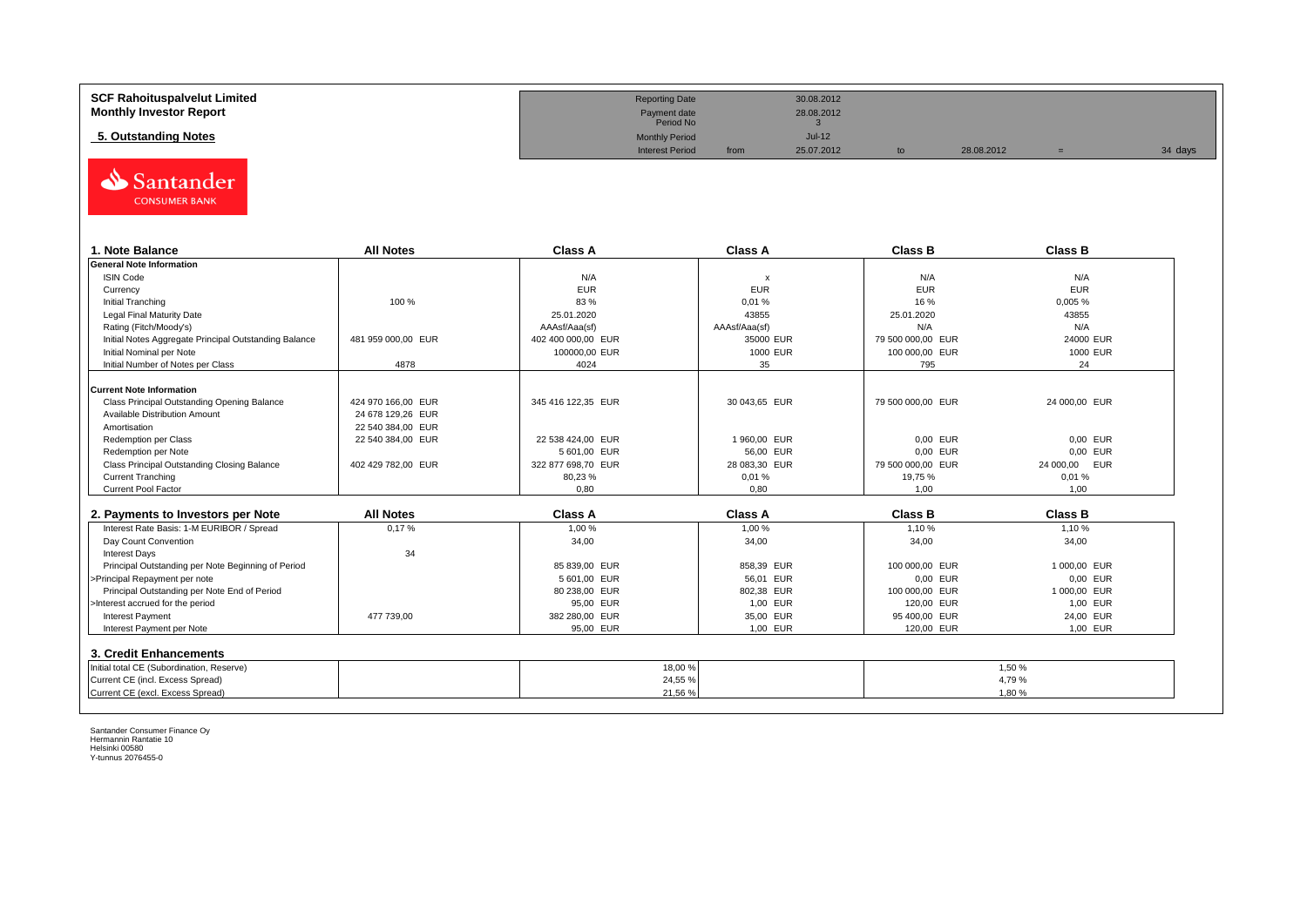# **SCF Rahoituspalvelut Limited Reporting Date 30.08.2012**<br>**Monthly Investor Report** Payment date 28.08.2012

**6. Counterparty Ratings, Trigger Levels and Consequences** 

Period No 3<br>Monthly Period Jul-12 Interest Period:  $25.07.2012$  to  $28.08.2012$  = 34 days

| Santander            |
|----------------------|
| <b>CONSUMER BANK</b> |

|                                    |                                              |                                    | <b>Rating Triggers</b> |                                           |           |                                           |                                                     |                                        |                                          |                   |                                                                                                                                                                                                                                                                                                                                                                                                                                                                                                                                                                                                                                                                                                                                                                                                                                                                                                                                                                                                                                                                                                      |
|------------------------------------|----------------------------------------------|------------------------------------|------------------------|-------------------------------------------|-----------|-------------------------------------------|-----------------------------------------------------|----------------------------------------|------------------------------------------|-------------------|------------------------------------------------------------------------------------------------------------------------------------------------------------------------------------------------------------------------------------------------------------------------------------------------------------------------------------------------------------------------------------------------------------------------------------------------------------------------------------------------------------------------------------------------------------------------------------------------------------------------------------------------------------------------------------------------------------------------------------------------------------------------------------------------------------------------------------------------------------------------------------------------------------------------------------------------------------------------------------------------------------------------------------------------------------------------------------------------------|
|                                    | <b>Short Term</b><br><b>Long Term</b>        |                                    |                        |                                           |           |                                           |                                                     |                                        |                                          |                   |                                                                                                                                                                                                                                                                                                                                                                                                                                                                                                                                                                                                                                                                                                                                                                                                                                                                                                                                                                                                                                                                                                      |
|                                    |                                              |                                    | Fitch                  | Moody's<br>Fitch<br>Moody's               |           |                                           |                                                     |                                        |                                          |                   |                                                                                                                                                                                                                                                                                                                                                                                                                                                                                                                                                                                                                                                                                                                                                                                                                                                                                                                                                                                                                                                                                                      |
| <b>Transaction Role</b>            | Counterparty                                 | Criteria                           | Current                | Criteria                                  | Current   | Criteria                                  | Current                                             | Criteria                               | Current                                  | Trigger breached? | Summary of Contractual Requirements if Rating Trigger Breach                                                                                                                                                                                                                                                                                                                                                                                                                                                                                                                                                                                                                                                                                                                                                                                                                                                                                                                                                                                                                                         |
| Issuer                             | Rahoituspalvelut Limited                     |                                    | No rating              |                                           | No rating |                                           | No rating                                           |                                        | No rating                                | N/A               |                                                                                                                                                                                                                                                                                                                                                                                                                                                                                                                                                                                                                                                                                                                                                                                                                                                                                                                                                                                                                                                                                                      |
| Seller                             | Santander Consumer Finance OY                |                                    | No rating              |                                           | No rating |                                           | No rating                                           |                                        | No rating                                | N/A               |                                                                                                                                                                                                                                                                                                                                                                                                                                                                                                                                                                                                                                                                                                                                                                                                                                                                                                                                                                                                                                                                                                      |
| Servicer                           | Santander Consumer Finance OY                |                                    | No rating              |                                           | No rating |                                           | No rating                                           |                                        | No rating                                | N/A               |                                                                                                                                                                                                                                                                                                                                                                                                                                                                                                                                                                                                                                                                                                                                                                                                                                                                                                                                                                                                                                                                                                      |
| Servicer's Owner                   | Santander Consumer Finance                   | N/A                                | F <sub>2</sub>         | N/A                                       | $P-2$     | <b>BBB</b>                                | RRR.<br><b>Rating Watch Negative</b>                | Baa3                                   | Raa2<br>Review for possible<br>Downgrade | N                 | the Back-up Servicer Facilitator, Banco Santander S.A, will perform the following services: (a) in accordance<br>with the provisions of this Agreement, select an appropriate bank or financial institution to act as a<br>uccessor servicer in the event that a Servicer Termination Notice is delivered; (b) review the information<br>rovided to it by the Servicer under this Agreement; (c) enter into appropriate data confidentiality<br>rovisions; and (d) notify the Servicer if it requires further assistance                                                                                                                                                                                                                                                                                                                                                                                                                                                                                                                                                                             |
| <b>Liquidity Facility Provider</b> | Banco Santander S.A.                         | F <sub>2</sub>                     | F <sub>2</sub>         | $P-1$<br>Review for possible<br>Downgrade | $P-2$     | <b>Rating Watch Negative</b>              | BBB+<br><b>Rating Watch Negative</b>                | A1<br>Review for possible<br>downgrade | Baa2<br>Review for possible<br>Downgrade |                   | The Liquidity Facility Provider (Banco Santander) shall either a) assign or transfer all its rights, benefits, and<br>bligations to a bank or financial intermediary passported to perform banking activities in Ireland that (i)<br>neets the applicable Required Ratings (ii) enters into a liquidity facility agreement on substantially the same<br>erms as the Liquidity Facility Agreement and (iii) accedes to the Issuer Security Trust Deed all by no later<br>han 30 calendar days from the date on which the Ratings Downgrade took place if the Liquidity Facility<br>provider fails to provide Cash<br>Collateral or b) deposit an amount equal to the Available Facility into the Issuer Transaction Account by no<br>ater than 14 calendar days after the downgrade (Cash Collateral)                                                                                                                                                                                                                                                                                                 |
| <b>Issuer Swap Provider</b>        | Banco Santander S.A.                         | F <sub>2</sub>                     | F2                     | $P-1$<br>Review for possible<br>Downgrade | $P-2$     | $\Lambda$                                 | RRR-<br>Rating Watch Negative Rating Watch Negative | A1<br>Review for possible<br>downgrade | Raa2<br>Review for possible<br>Downgrade | Y                 | The Swap Counterparty (Banco Santander) will be obliged, within the time periods specified in the<br>Basis Swap Agreement, at its own cost, to post collateral for its obligations in accordance with the provisions<br>of the Credit Support Annex, and in addition, will be obliged, within the time periods specified in the Basis<br>Swap Agreement, at its cost, to either (i) obtain a guarantee of its obligations under the Basis Swap<br>Agreement from a third party with the Required Ratings; or (ii) transfer all of its rights and obligations under<br>the Basis Swap Agreement to a third party with the Required Ratings                                                                                                                                                                                                                                                                                                                                                                                                                                                            |
| <b>Issuer Bank</b>                 | Deutsche Bank AG                             | F1<br><b>Rating Watch Negative</b> | $F1+$                  | $P-1$<br>Review for possible<br>Downgrade | $P-1$     | $\Lambda$<br><b>Rating Watch Negative</b> | $A+$                                                | A1<br>Review for possible<br>downgrade | A2                                       | To be clarified   | If at any time a Ratings Downgrade has occurred in respect of the Transaction Account Bank, then the Issuer<br>and the Purchaser shall (with the prior written consent of the Note Trustee) procure that, within 30 calendar<br>days, (i) in relation to the Issuer, the Issuer Secured Accounts and the Expenses Loan Payment Account and<br>all of the funds standing to the credit of the Issuer Secured Accounts and the Expenses Loan Payment<br>Account and (ii) in relation to the Purchaser, the Purchaser Transaction Account and all funds standing to the<br>credit of the Purchaser Transaction Account, are transferred to another bank or banks that meet the<br>applicable Required Ratings (which bank shall be notified in writing by the Issuer to the Transaction Account<br>Bank) and approved in writing by the Note Trustee and in accordance with the provisions of the Transaction<br>Account Bank Agreement. The appointment of the Transaction Account Bank shall terminate on the date on<br>which the appointment of the new transaction account bank becomes effective. |
| Paying Agent and related roles     | Deutsche Bank AG                             |                                    | $F1+$                  |                                           | $P-1$     |                                           | $A+$                                                |                                        | A2                                       | N/A               |                                                                                                                                                                                                                                                                                                                                                                                                                                                                                                                                                                                                                                                                                                                                                                                                                                                                                                                                                                                                                                                                                                      |
| Corporate Service Provider         | Deutsche International Corporate<br>Services |                                    | $F1+$                  |                                           | $P-1$     |                                           | $\Lambda$                                           |                                        | A2                                       | N/A               |                                                                                                                                                                                                                                                                                                                                                                                                                                                                                                                                                                                                                                                                                                                                                                                                                                                                                                                                                                                                                                                                                                      |
| Note Trustee and Security Trustee  | Deutsche Trustee Company Limited             |                                    | $F1+$                  |                                           | $P-1$     |                                           | $A+$                                                |                                        | A <sub>2</sub>                           | N/A               |                                                                                                                                                                                                                                                                                                                                                                                                                                                                                                                                                                                                                                                                                                                                                                                                                                                                                                                                                                                                                                                                                                      |
| <b>Collections Bank</b>            | SEB AB                                       | F1<br>Rating Watch Negative        | F1                     | $P-1$<br>Review for possible<br>Downgrade | $P-1$     | Rating Watch Negative                     | $A+$                                                | A1<br>Review for possible<br>downgrade | A1                                       |                   | Vithin 30 calendar days, the Issuer Collections Account and all of the funds standing to the credit of the<br>ssuer Collections Account are transferred to another bank or banks who meet the Required Ratings (which<br>ank shall be notified in writing by the Servicer to the Collections Account Bank and approved in writing by<br>he Note Trustee); the appointment of the Collections Account Bank shall terminate on the date on which<br>he appointment of the new transaction account bank becomes effective. Upon the transfer of the Issuer<br>ollections Account to another bank, the Issuer will procure that the new transaction Upon the transfer of<br>he Issuer Collections Acoount to another bank, the Issuer will procure that the new transaction account<br>nters into an agreement substantially in the form of the Issuer Collections Account Agreement and accedes<br>o the Issuer Security Trust Deed                                                                                                                                                                     |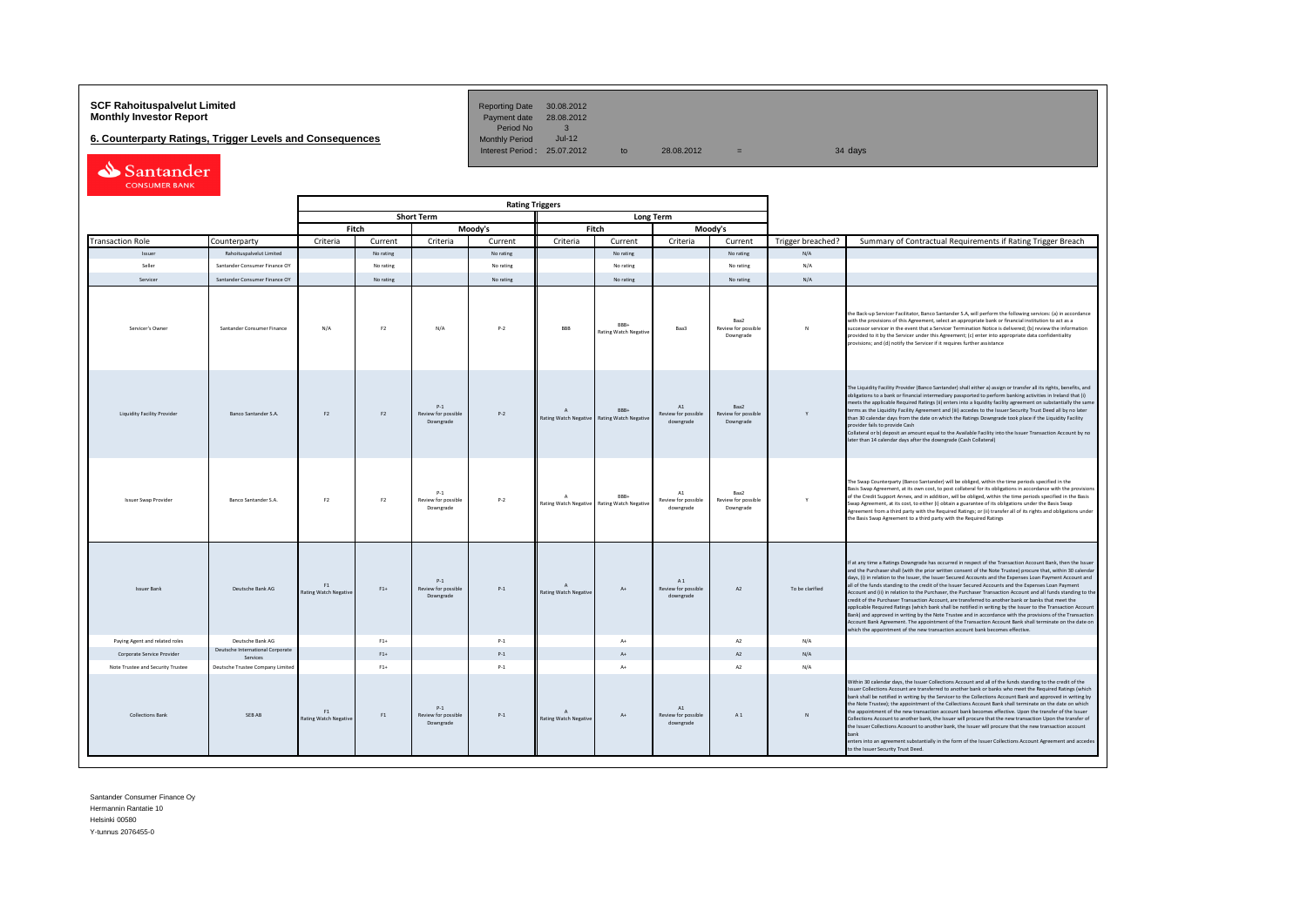| <b>SCF Rahoituspalvelut Limited</b><br><b>Monthly Investor Report</b><br>6.a Original Portfolio Principal Balance | <b>Reporting Date</b><br>Payment date<br>Period No<br><b>Monthly Period</b><br><b>Interest Period</b> | from | 30.08.2012<br>28.08.2012<br>jul. 12<br>25.07.2012 | to | 28.08.2012 | $=$ | 34 days |
|-------------------------------------------------------------------------------------------------------------------|-------------------------------------------------------------------------------------------------------|------|---------------------------------------------------|----|------------|-----|---------|
| Santander                                                                                                         |                                                                                                       |      |                                                   |    |            |     |         |

Average outstanding principal balance: 10 679

|                  | <b>TOTAL</b>           |             |           |                         |         |                              |                     |
|------------------|------------------------|-------------|-----------|-------------------------|---------|------------------------------|---------------------|
|                  | <b>Min</b>             | <b>Max</b>  | <b>No</b> | <b>Original balance</b> | %       | <b>WA months to maturity</b> | <b>WA seasoning</b> |
|                  | $0,00 \in$             | 4 999,99€   | 10 5 69   | 34 014 267              | 7,1%    | 20,3                         | 20,2                |
|                  | 5 000,00 €             | 9 999,99€   | 14 962    | 111 330 743             | 23,1%   | 33,3                         | 16,0                |
|                  | 10 000,00 €            | 14 999,99 € | 10 4 48   | 127 666 197             | 26,5%   | 40,0                         | 13,1                |
|                  | 15 000,00 €            | 19 999,99€  | 4833      | 83 124 702              | 17,2%   | 44,2                         | 12,1                |
|                  | 20 000,00 €            | 24 999,99 € | 2 0 8 0   | 46 047 406              | 9,6%    | 45,8                         | 10,7                |
| Original balance | 25 000,00€             | 29 999,99€  | 963       | 26 170 405              | 5,4%    | 46,3                         | 9,8                 |
|                  | 30 000,00 €            | 34 999,99 € | 493       | 15 863 298              | 3,3%    | 46,5                         | 9,7                 |
|                  | 35 000,00 €            | 39 999,99 € | 271       | 10 073 680              | 2,1%    | 45,7                         | 10,4                |
|                  | 40 000,00€             | 44 999,99€  | 181       | 7 662 654               | 1,6%    | 45,4                         | 9,9                 |
|                  | 45 000,00 €            | 49 999,99€  | 99        | 4 678 264               | 1,0%    | 45,7                         | 10,0                |
|                  | 50 000,00 €            | 54 999,99€  | 78        | 4 0 5 6 5 1 8           | 0,8%    | 45,7                         | 9,0                 |
|                  | 55 000,00 €            | 59 999,99€  | 51        | 2 9 2 7 2 4 6           | 0,6%    | 45,7                         | 10,1                |
|                  | 60 000,00 $\epsilon$ + |             | 105       | 8 3 4 2 2 7 8           | 1,7%    | 44,8                         | 9,2                 |
|                  |                        |             |           |                         |         |                              |                     |
|                  | Total                  |             | 45 133    | 481 957 657             | 100,00% | 42,3                         | 11,56               |

Santander Consumer Finance Oy Hermannin Rantatie 10 Helsinki 00580 Y-tunnus 2076455-0

**CONSUMER BANK**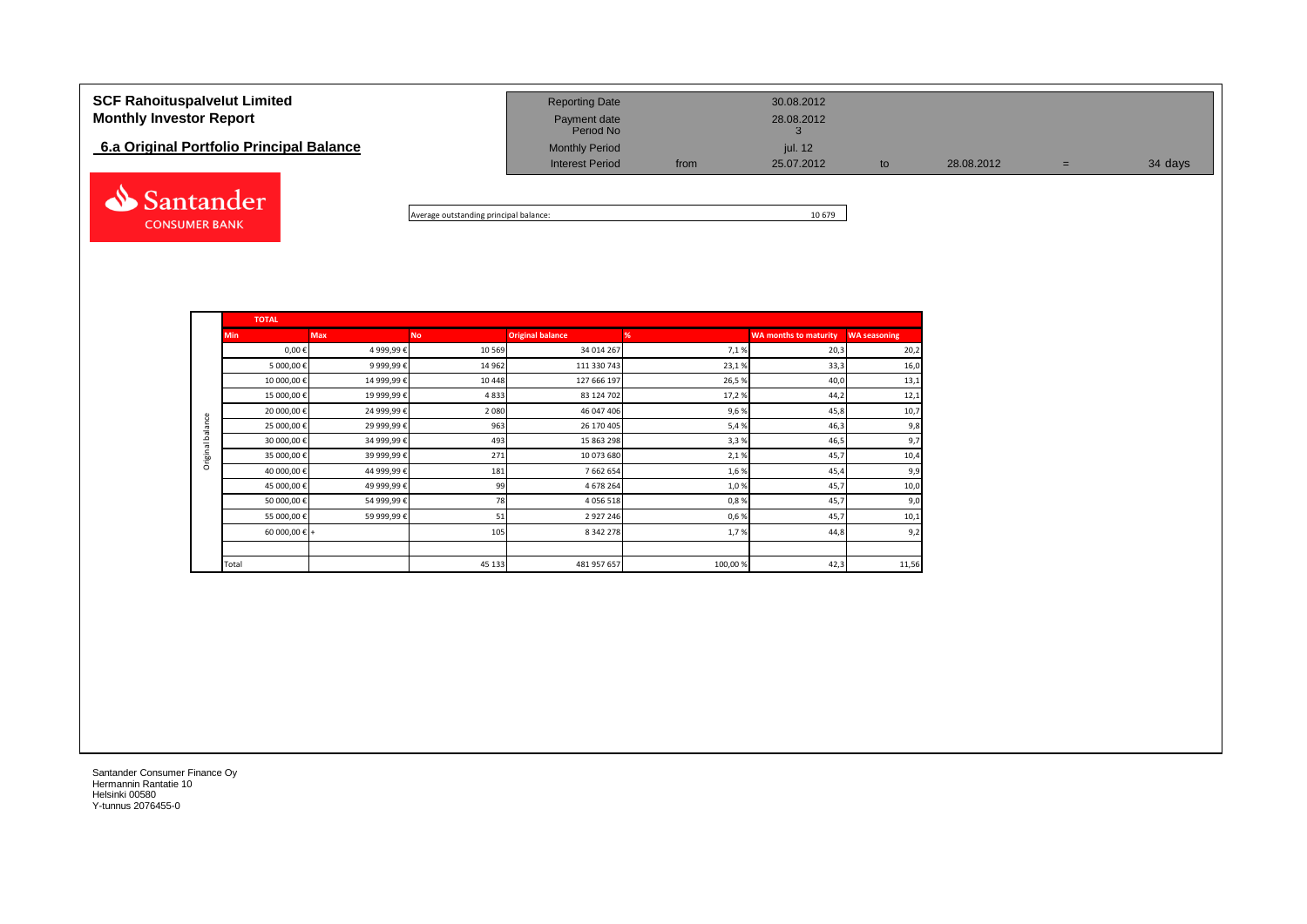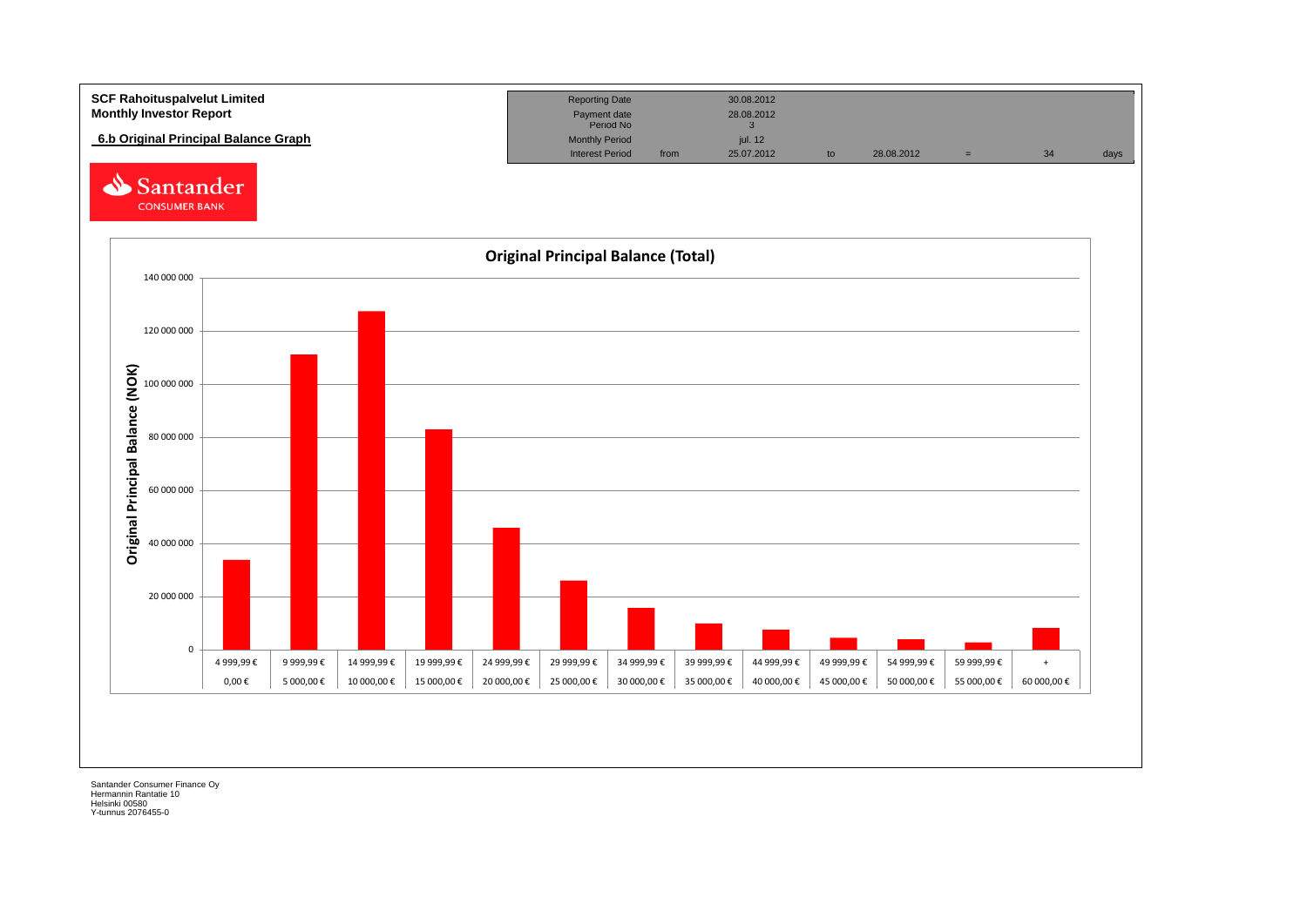# **7.a Outstanding Principal Balance**



| <b>SCF Rahoituspalvelut Limited</b> | <b>Reporting Date</b>     |      | 30.08.2012 |    |            |     |         |
|-------------------------------------|---------------------------|------|------------|----|------------|-----|---------|
| <b>Monthly Investor Report</b>      | Payment date<br>Period No |      | 28.08.2012 |    |            |     |         |
| 7.a Outstanding Principal Balance   | <b>Monthly Period</b>     |      | jul. 12    |    |            |     |         |
|                                     | <b>Interest Period</b>    | from | 25.07.2012 | to | 28.08.2012 | $=$ | 34 days |
|                                     |                           |      |            |    |            |     |         |

Average amount - all: 9 819

|                     |                        |            |           | <b>TOTAL</b>  |                                                     |            |                                 |                     |
|---------------------|------------------------|------------|-----------|---------------|-----------------------------------------------------|------------|---------------------------------|---------------------|
|                     | <b>Min</b>             | <b>Max</b> | <b>No</b> |               | <b>Outstanding balance % of Outstanding balance</b> | % of loans | <b>WA months to</b><br>maturity | <b>WA seasoning</b> |
|                     | $0,00 \in$             | 4 999,99€  | 11 277    | 33 322 041    | 8,28%                                               | 27,51%     | 18,5                            | 23,6                |
|                     | 5 000,00€              | 9 999,99€  | 13 966    | 103 676 729   | 25,76%                                              | 34,08%     | 31,3                            | 19,1                |
|                     | 10 000,00€             | 14 999,99€ | 8633      | 104 952 192   | 26,08%                                              | 21,06%     | 37,7                            | 16,6                |
|                     | 15 000,00€             | 19 999,99€ | 3841      | 65 792 017    | 16,35 %                                             | 9,37%      | 41,5                            | 15,1                |
| Outstanding balance | 20 000,00€             | 24 999,99€ | 1557      | 34 392 832    | 8,55%                                               | 3,80%      | 42,8                            | 14,1                |
|                     | 25 000,00€             | 29 999,99€ | 762       | 20 691 946    | 5,14%                                               | 1,86%      | 43,0                            | 13,7                |
|                     | 30 000,00€             | 34 999,99€ | 363       | 11 709 171    | 2,91%                                               | 0,89%      | 43,5                            | 13,1                |
|                     | 35 000,00€             | 39 999,99€ | 213       | 7928629       | 1,97%                                               | 0,52%      | 42,3                            | 13,7                |
|                     | 40 000,00€             | 44 999,99€ | 136       | 5 748 422     | 1,43%                                               | 0,33%      | 43,2                            | 13,3                |
|                     | 45 000,00€             | 49 999,99€ | 78        | 3 687 740     | 0,92%                                               | 0,19%      | 42,9                            | 12,3                |
|                     | 50 000,00€             | 54 999,99€ | 54        | 2 8 2 5 1 8 5 | 0,70%                                               | 0,13%      | 42,4                            | 13,7                |
|                     | 55 000,00€             | 59 999,99€ | 27        | 1544674       | 0,38%                                               | 0,07%      | 41,4                            | 13,4                |
|                     | 60 000,00 $\epsilon$ + |            | 78        | 6 159 286     | 1,53%                                               | 0,19%      | 40,0                            | 13,7                |
|                     |                        |            |           |               |                                                     |            |                                 |                     |
|                     | Total                  |            | 40 985    | 402 430 863   | 100,0%                                              | 100,0%     | 36,3                            | 16,9                |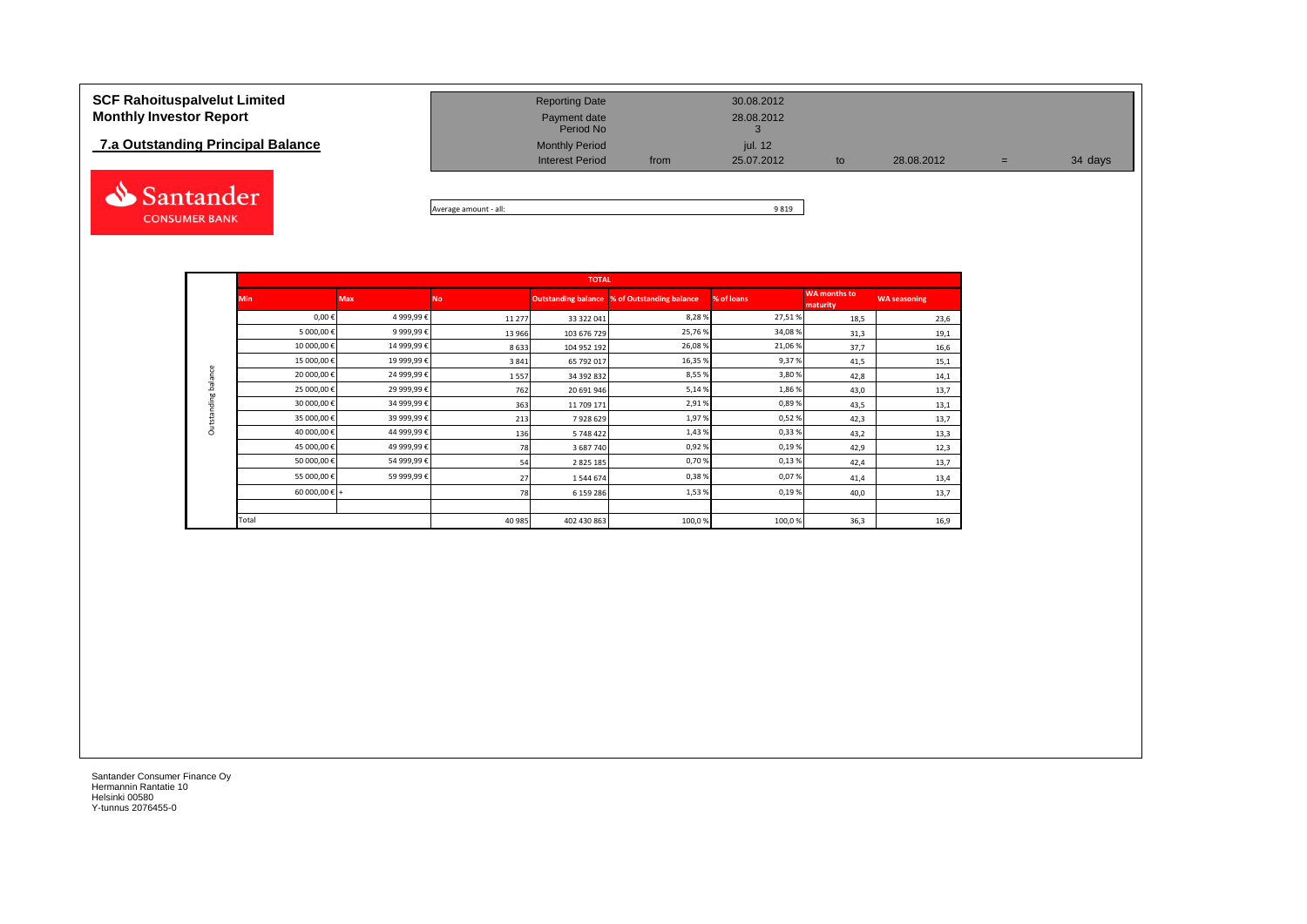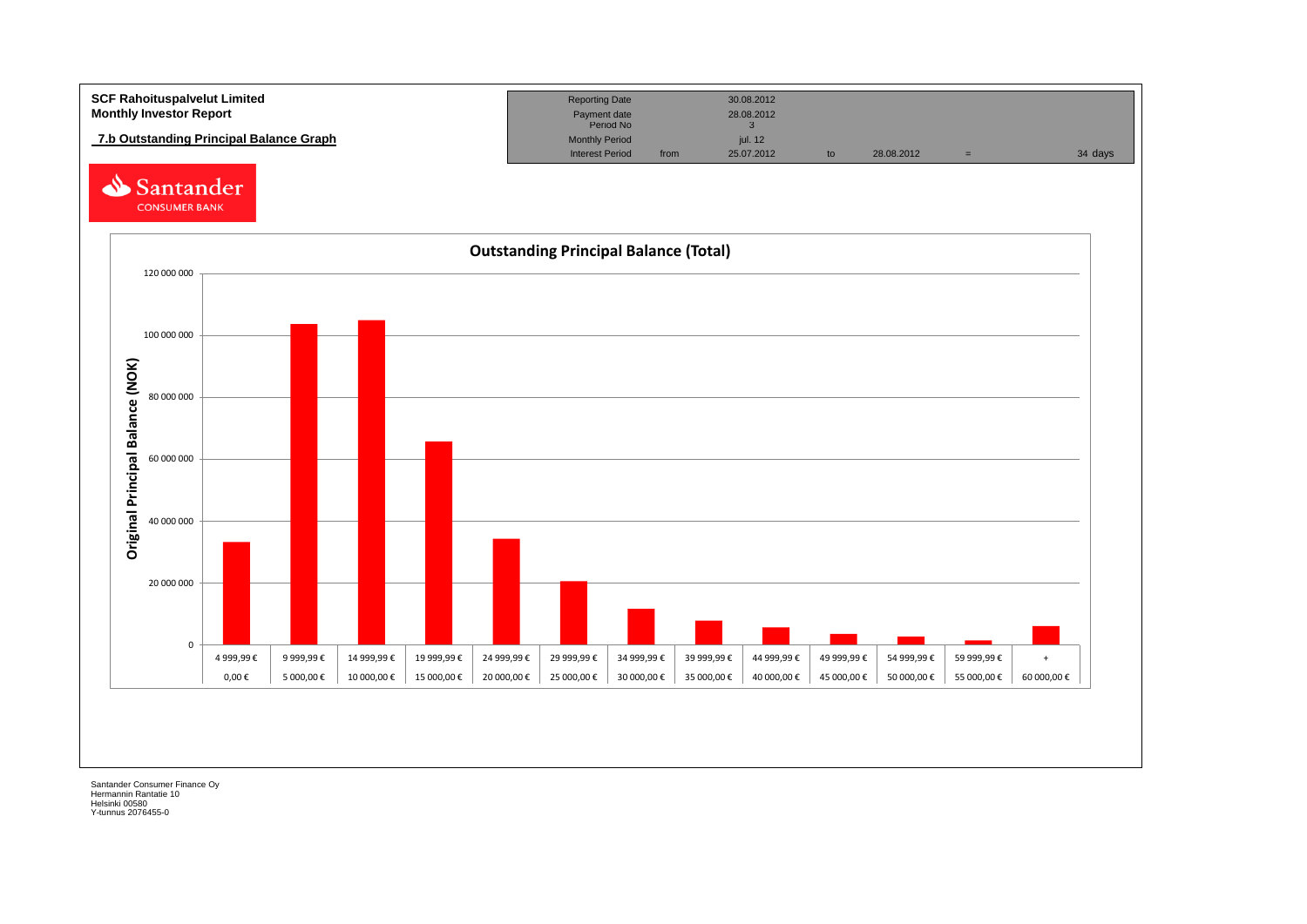### **SCF Rahoituspalvelut Limited Monthly Investor Report**

# **8.a Geographical Distribution**



| <b>Reporting Date</b>     |      | 30.08.2012 |            |     |         |
|---------------------------|------|------------|------------|-----|---------|
| Payment date<br>Period No |      | 28.08.2012 |            |     |         |
| <b>Monthly Period</b>     |      | jul. 12    |            |     |         |
| <b>Interest Period</b>    | from | 25.07.2012 | 28.08.2012 | $=$ | 30 days |

|                       |           |                            | <b>TOTAL</b>             |            |                              |                     |
|-----------------------|-----------|----------------------------|--------------------------|------------|------------------------------|---------------------|
| <b>District</b>       | <b>No</b> | <b>Outstanding balance</b> | % of Outstanding balance | % of Loans | <b>WA months to maturity</b> | <b>WA seasoning</b> |
| Central Finland       | 4 6 6 1   | 44 323 488                 | 11,01%                   | 11,37%     | 36,3                         | 16,9                |
| Eastern Finland       | 1082      | 10 072 577                 | 2,50%                    | 2,64 %     | 35,6                         | 17,2                |
| East Tavastia         | 2 5 8 9   | 24 936 479                 | 6,20%                    | 6,32%      | 36,6                         | 17,1                |
| Greater Helsinki<br>÷ | 9520      | 100 689 733                | 25,02%                   | 23,23%     | 36,2                         | 16,8                |
| Northern Finland      | 3024      | 30 485 759                 | 7,58%                    | 7,38%      | 38,0                         | 15,9                |
| Northern Savonia      | 1 3 3 3   | 11 560 763                 | 2,87%                    | 3,25 %     | 35,5                         | 16,6                |
| đ<br>Ostrobothnia     | 2 5 5 1   | 24 220 606                 | 6,02%                    | 6,22%      | 34,5                         | 17,3                |
| South-Eastern Fi      | 2 3 0 9   | 22 064 587                 | 5,48%                    | 5,63%      | 36,3                         | 16,8                |
| South-Western Fi      | 4419      | 42 730 682                 | 10,62%                   | 10,78%     | 36,3                         | 16,7                |
| Uusimaa               | 5 5 8 6   | 52 174 201                 | 12,96%                   | 13,63%     | 36,1                         | 18,1                |
| Western Tavastia      | 3911      | 39 171 987                 | 9,73%                    | 9,54%      | 36,5                         | 16,4                |
|                       |           |                            |                          |            |                              |                     |
| Total                 | 40 985    | 402 430 863                | 100,0%                   | 100,00%    | 36,2                         | 16,9                |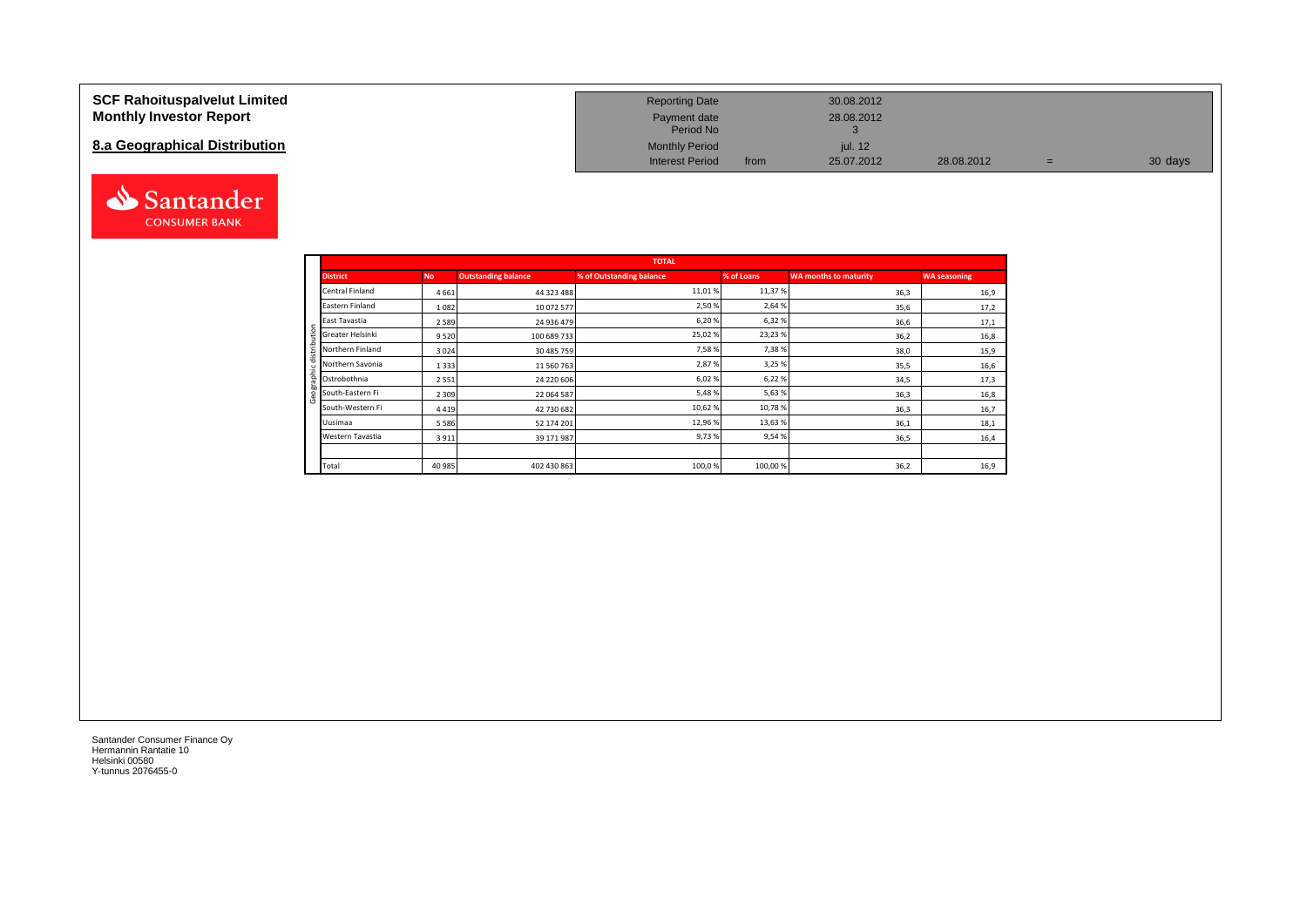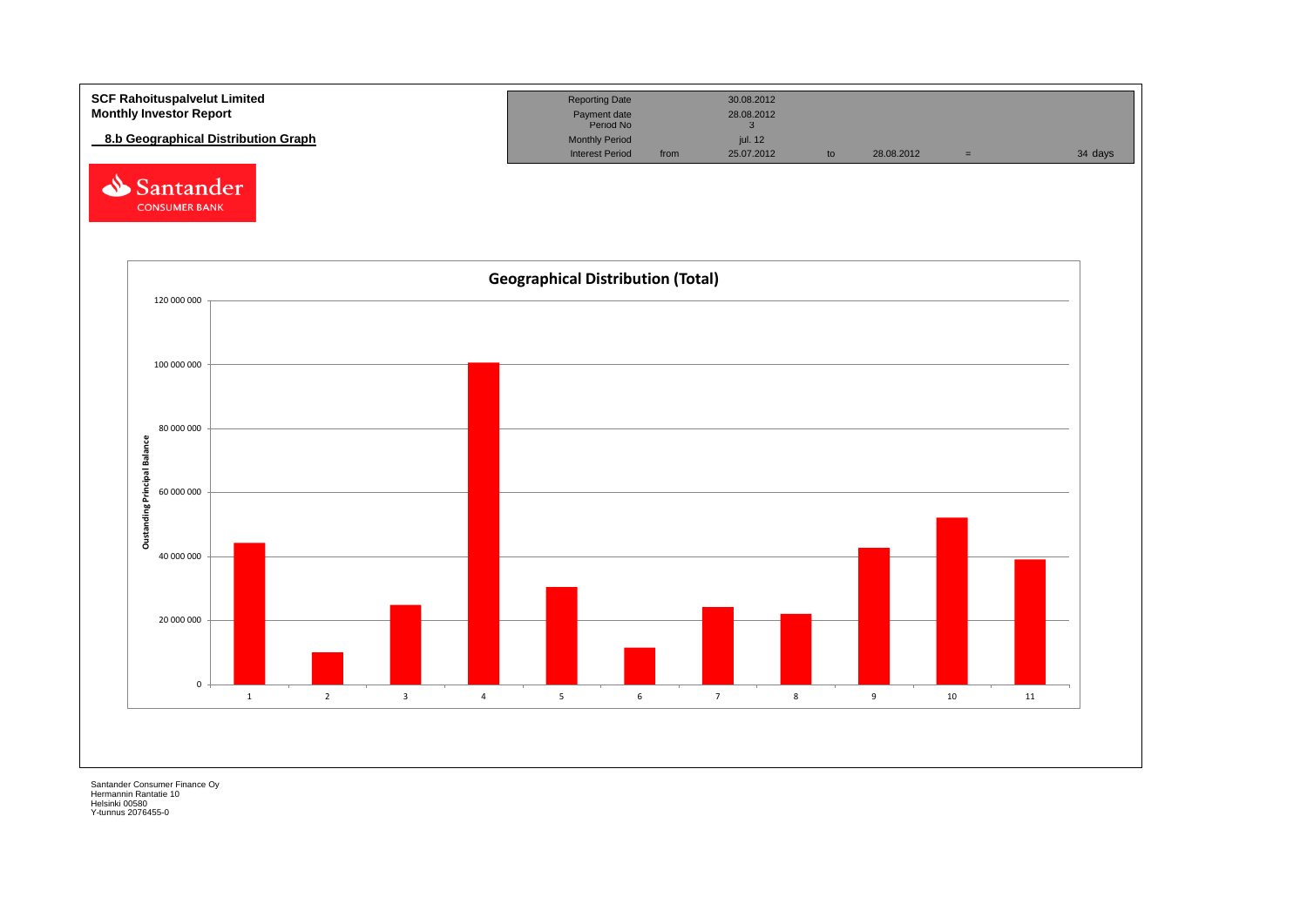# **SCF Rahoituspalvelut Limited** and **Reporting Date 30.08.2012** Reporting Date 30.08.2012 **Monthly Investor Report Payment date** 28.08.2012 **9.a Interest Rate**



| <b>Reporting Date</b>     |      | 30.08.2012     |    |            |   |         |
|---------------------------|------|----------------|----|------------|---|---------|
| Payment date<br>Period No |      | 28.08.2012<br> |    |            |   |         |
| <b>Monthly Period</b>     |      | jul. 12        |    |            |   |         |
| <b>Interest Period</b>    | from | 25.07.2012     | to | 28.08.2012 | = | 34 days |

|              |             |         |           | <b>TOTAL</b>               |                                          |                              |                     |
|--------------|-------------|---------|-----------|----------------------------|------------------------------------------|------------------------------|---------------------|
|              | $Min (=)=)$ | Max (<) | <b>No</b> | <b>Outstanding balance</b> | % of total<br><b>Outstanding balance</b> | <b>WA months to maturity</b> | <b>WA seasoning</b> |
|              |             | 1%      | 1 3 8 2   | 13 682 910                 | 3,40 %                                   | 28,2                         | 10,2                |
|              | 1 %         | 2%      | 3 2 0 4   | 26 243 847                 | 6,52%                                    | 30,8                         | 16,4                |
| distribution | 2 %         | 4 %     | 7484      | 80 851 510                 | 20,09%                                   | 36,7                         | 16,6                |
|              | 4 %         | 6%      | 19 639    | 209 123 193                | 51,96 %                                  | 37,6                         | 16,9                |
| ë            | 6%          | 8%      | 9 2 1 9   | 72 176 450                 | 17,94 %                                  | 35,3                         | 18,6                |
|              | 8%          | 10 %    | 58        | 352953                     | 0,09%                                    | 34,6                         | 17,9                |
| Inter        | 10%         | 12%     |           |                            | 0,00 %                                   |                              |                     |
|              | 12%         | 14 %    |           |                            | 0,00%                                    |                              |                     |
|              | 14 %        | 16 %    |           |                            | 0,00%                                    |                              |                     |
|              | 16 %        | 18%     |           |                            | 0,00%                                    |                              |                     |
|              |             |         |           |                            |                                          |                              |                     |
|              | Total       |         | 40 986    | 402 430 863                | 100,00 %                                 | 33,9                         | 16,1                |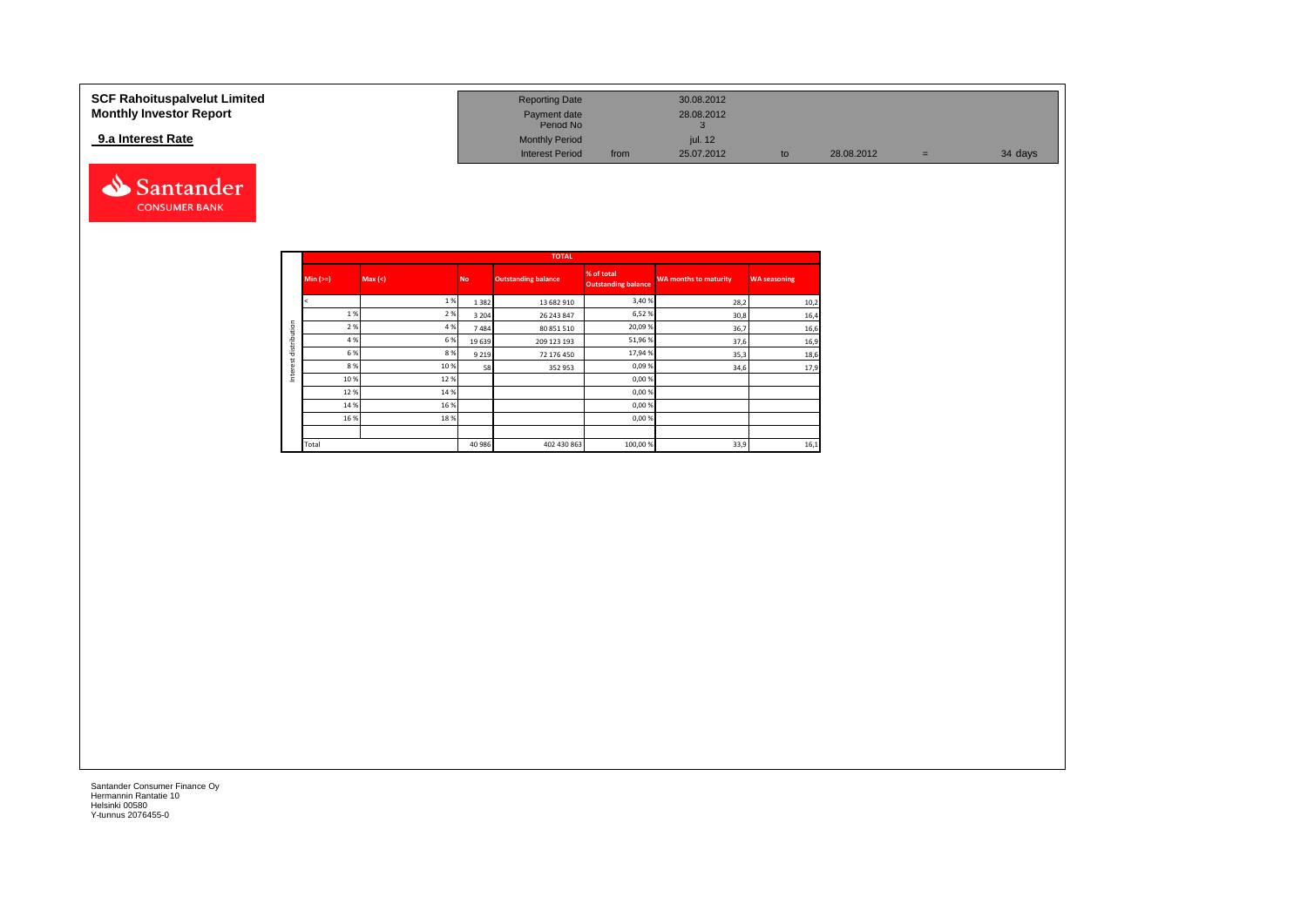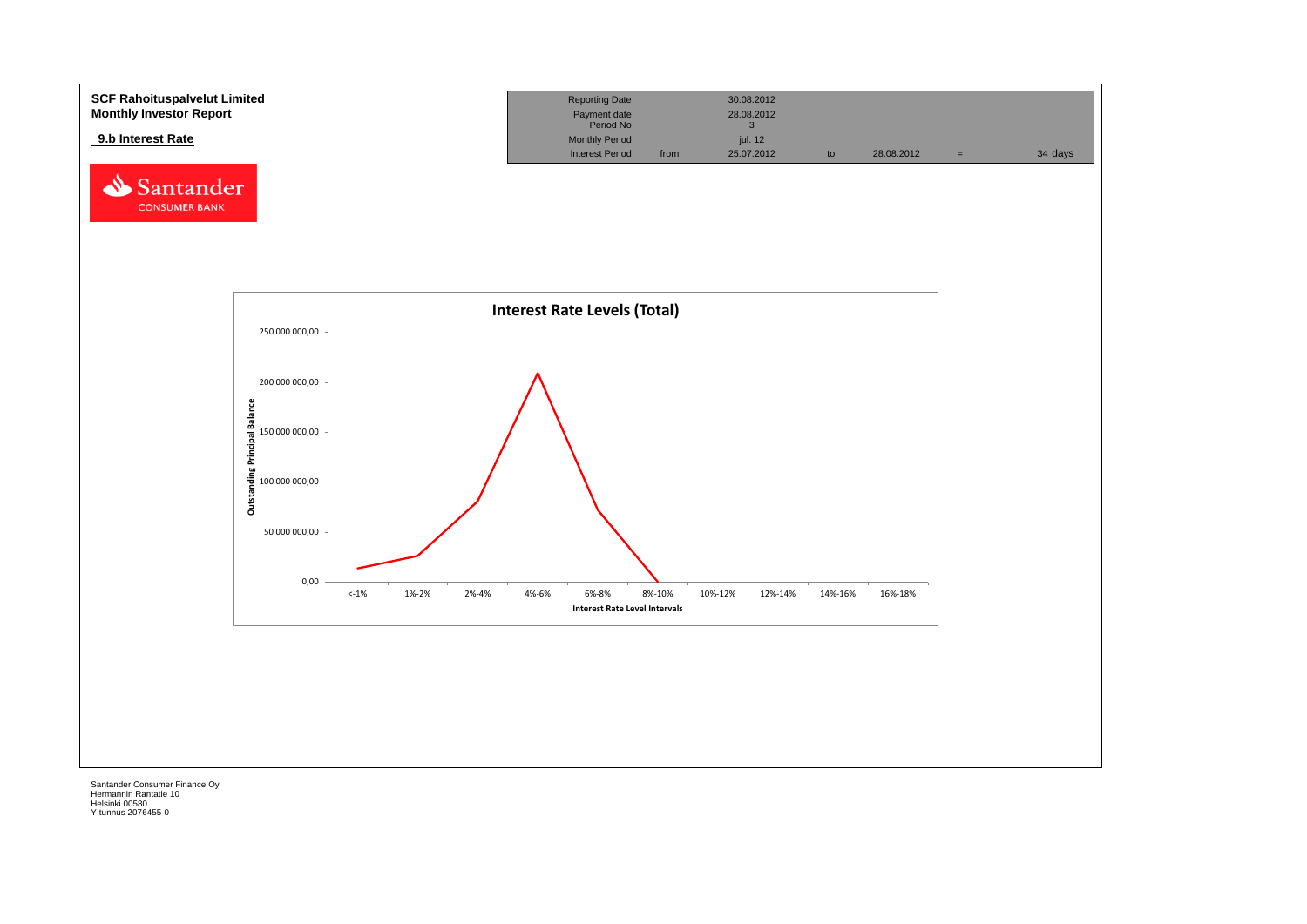| <b>SCF Rahoituspalvelut Limited</b><br><b>Monthly Investor Report</b> | <b>Reporting Date</b><br>Payment date<br>Period No |      | 30.08.2012<br>28.08.2012 |    |            |     |         |
|-----------------------------------------------------------------------|----------------------------------------------------|------|--------------------------|----|------------|-----|---------|
| 10.a Remaining Terms                                                  | <b>Monthly Period</b><br><b>Interest Period</b>    | from | jul. 12<br>25.07.2012    | to | 28.08.2012 | $=$ | 34 days |



|                     |            |            |           | <b>TOTAL</b>               |         |                              |                     |
|---------------------|------------|------------|-----------|----------------------------|---------|------------------------------|---------------------|
|                     | <b>Min</b> | <b>Max</b> | <b>No</b> | <b>Outstanding balance</b> | %       | <b>WA months to maturity</b> | <b>WA seasoning</b> |
|                     |            |            | 179       | 191 532                    | 0,05%   | 0,0                          | 44,3                |
|                     |            | 12         | 5 6 0 9   | 18 349 639                 | 4,56%   | 8,4                          | 32,9                |
|                     | 13         | 24         | 8761      | 54 796 958                 | 13,62%  | 19,6                         | 24,5                |
|                     | 25         | 36         | 11 904    | 116 214 447                | 28,88%  | 30,8                         | 19,6                |
| maturity            | 37         | 48         | 9940      | 135 400 367                | 33,65%  | 42,8                         | 14,7                |
|                     | 49         | 60         | 4592      | 77 477 921                 | 19,25%  | 51,5                         | 7,6                 |
| 5                   | 61         | 72         |           |                            | 0,00%   |                              |                     |
| Months <sup>-</sup> | 73         | 84         |           |                            | 0,00%   |                              |                     |
|                     | 85         | 96         |           |                            | 0,00%   |                              |                     |
|                     | 97         | 108        |           |                            | 0,00%   |                              |                     |
|                     | 109        | 120        |           |                            | 0,00%   |                              |                     |
|                     | 121 >      |            |           |                            | 0,00%   |                              |                     |
|                     |            |            |           |                            |         |                              |                     |
|                     | Total      |            | 40 985    | 402 430 863                | 100,00% | 30,6                         | 19,8                |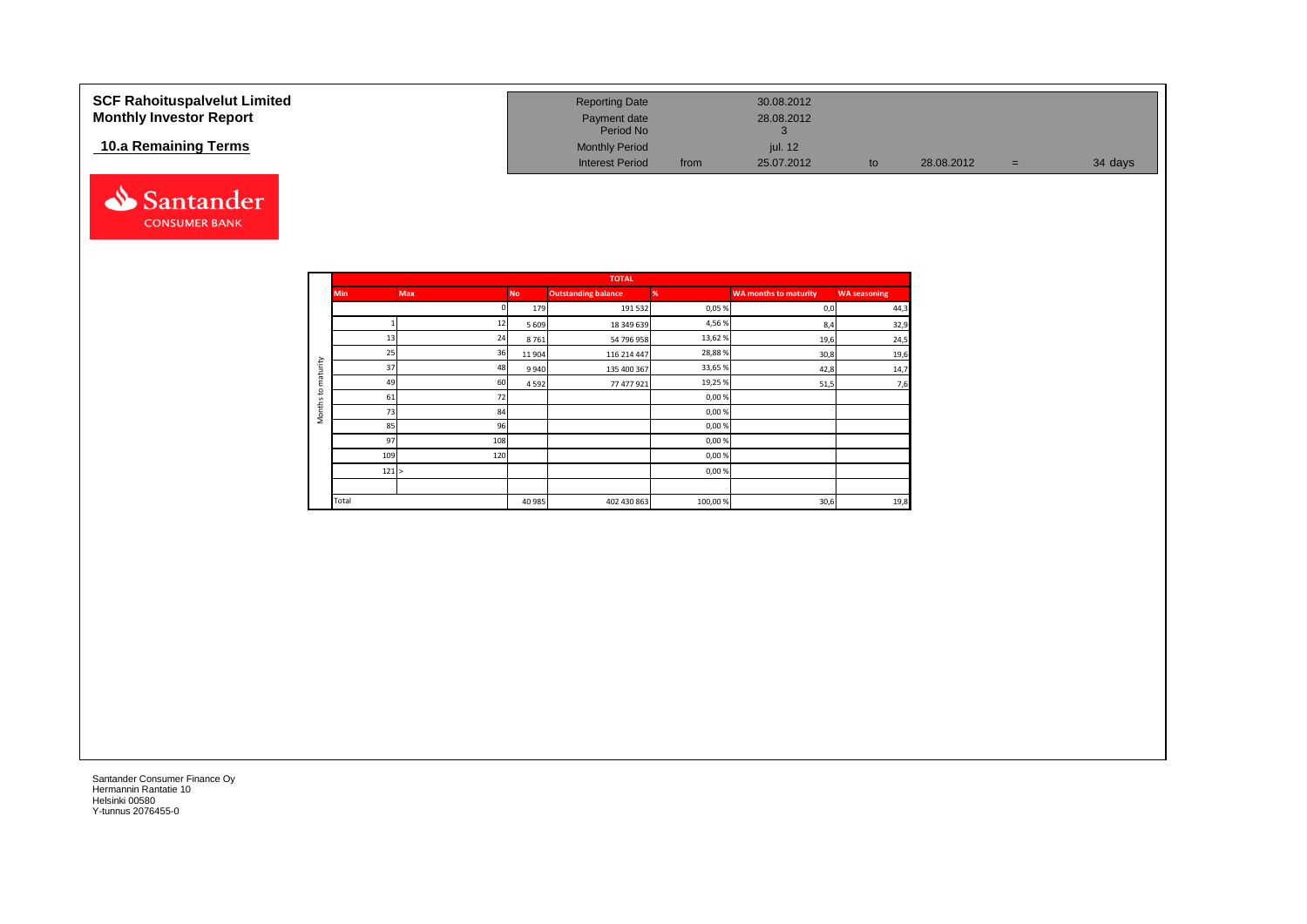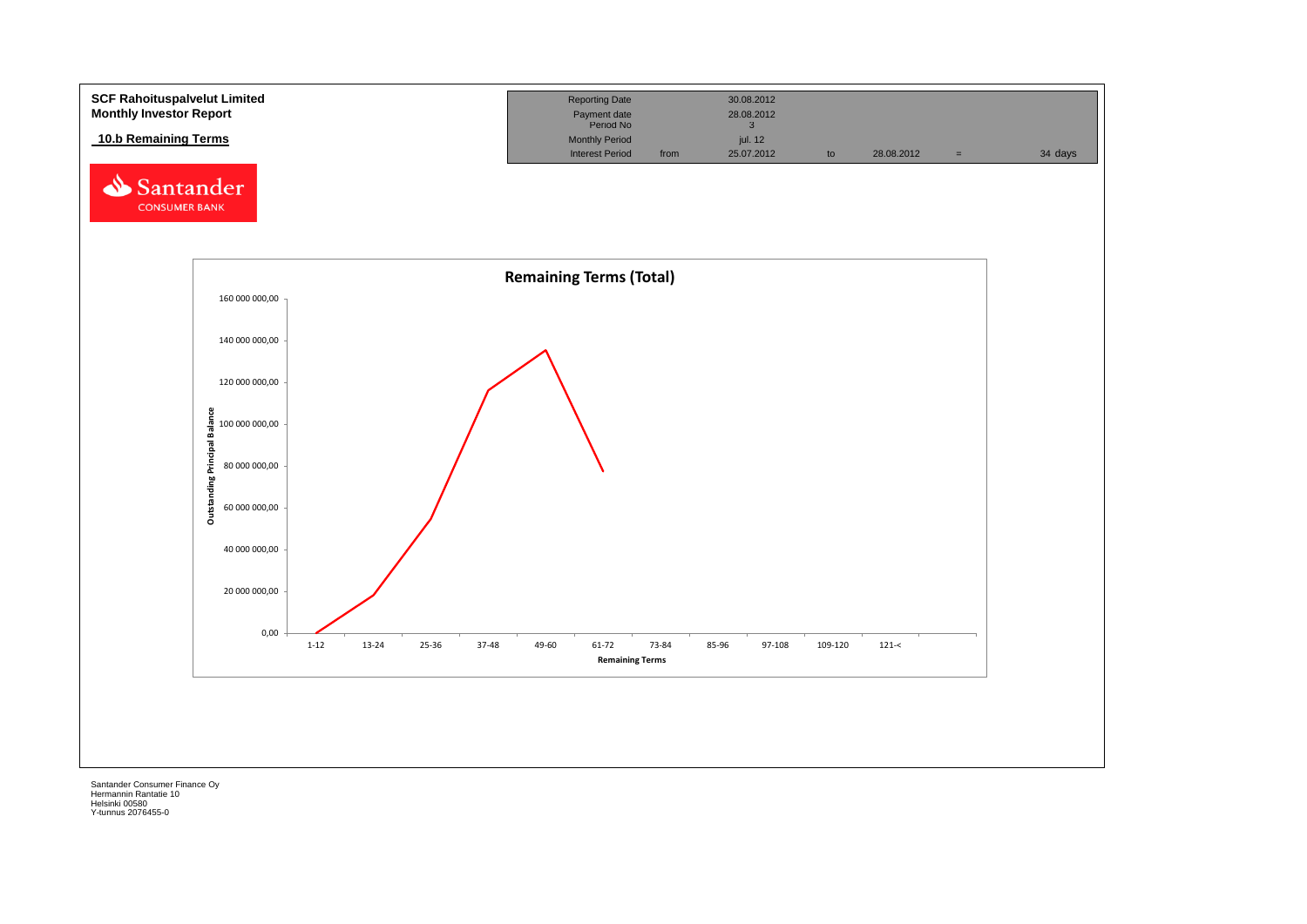| <b>SCF Rahoituspalvelut Limited</b><br><b>Monthly Investor Report</b> | <b>Reporting Date</b><br>Payment date<br>Period No |      | 30.08.2012<br>28.08.2012 |    |            |     |         |
|-----------------------------------------------------------------------|----------------------------------------------------|------|--------------------------|----|------------|-----|---------|
| 11.a Seasoning                                                        | <b>Monthly Period</b><br><b>Interest Period</b>    | from | iul. 12<br>25.07.2012    | to | 28.08.2012 | $=$ | 34 days |

|             |            |            |         | <b>TOTAL</b>               |                                    |                       |                     |
|-------------|------------|------------|---------|----------------------------|------------------------------------|-----------------------|---------------------|
|             | <b>Min</b> | <b>Max</b> | No.     | <b>Outstanding balance</b> | % of Outstanding<br><b>Balance</b> | WA months to maturity | <b>WA seasoning</b> |
|             |            | 12         | 13 575  | 163 284 661                | 40,57%                             | 43,3                  | 8,5                 |
| ᅙ           |            | 24         | 16 2 20 | 161 713 982                | 40,18%                             | 35,4                  | 17,7                |
| C<br>≘      | 25         | 36         | 7659    | 57 549 419                 | 14,30%                             | 26,2                  | 29,2                |
| $\circ$     | 37         | 48         | 2597    | 15 434 443                 | 3,84%                              | 16,3                  | 41,7                |
| v<br>∸<br>۰ | 49         | 60         | 934     | 4448358                    | 1,11%                              | 9,2                   | 52,2                |
| $\circ$     | 61         |            |         |                            |                                    |                       |                     |
|             | 72         | 84         |         |                            |                                    |                       |                     |
|             | 85         | 96         |         |                            |                                    |                       |                     |
|             |            |            |         |                            |                                    |                       |                     |
|             |            |            | 40 985  | 402 430 863                | 100 %                              | 26,1                  | 29,8                |

Santander **CONSUMER BANK**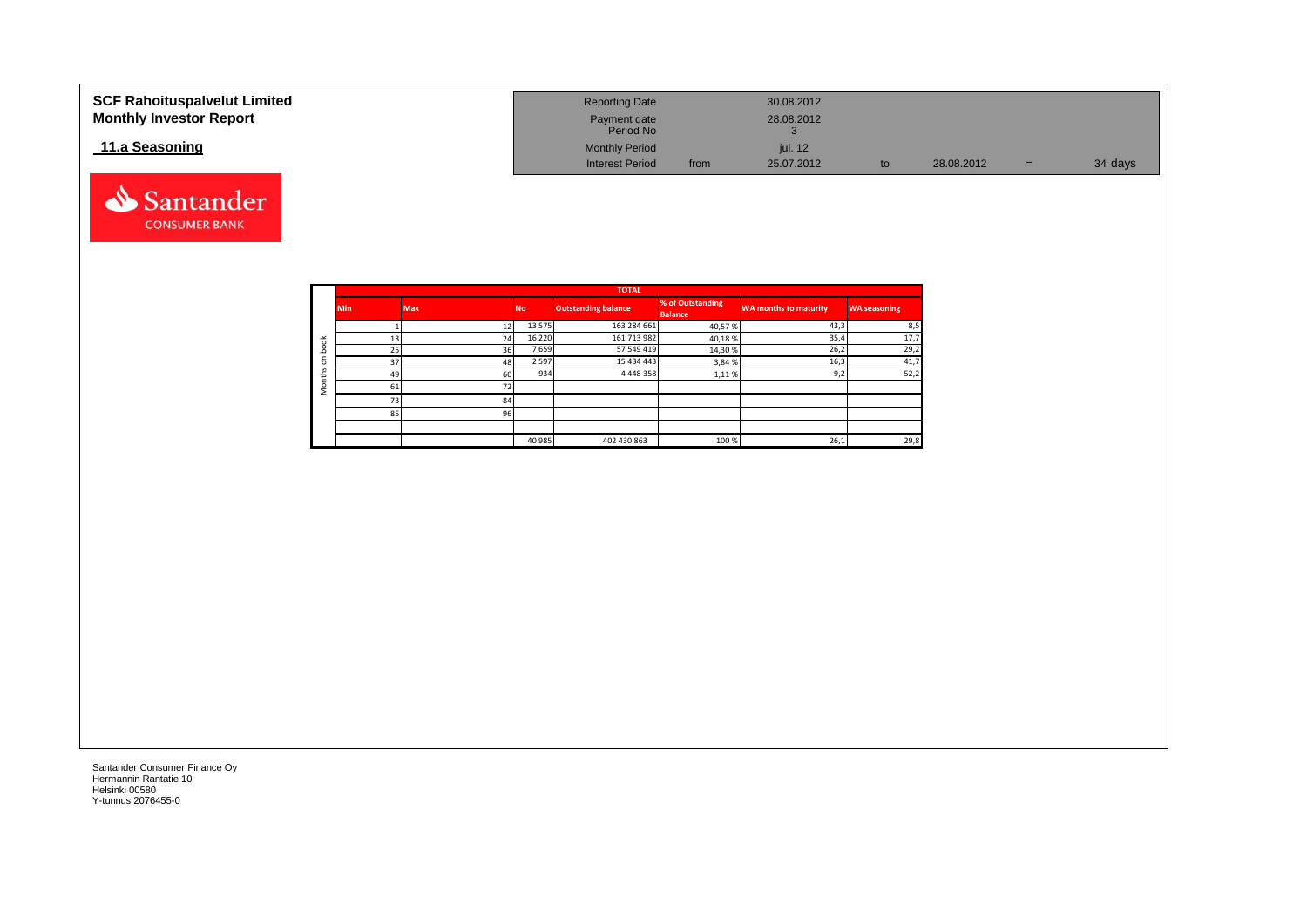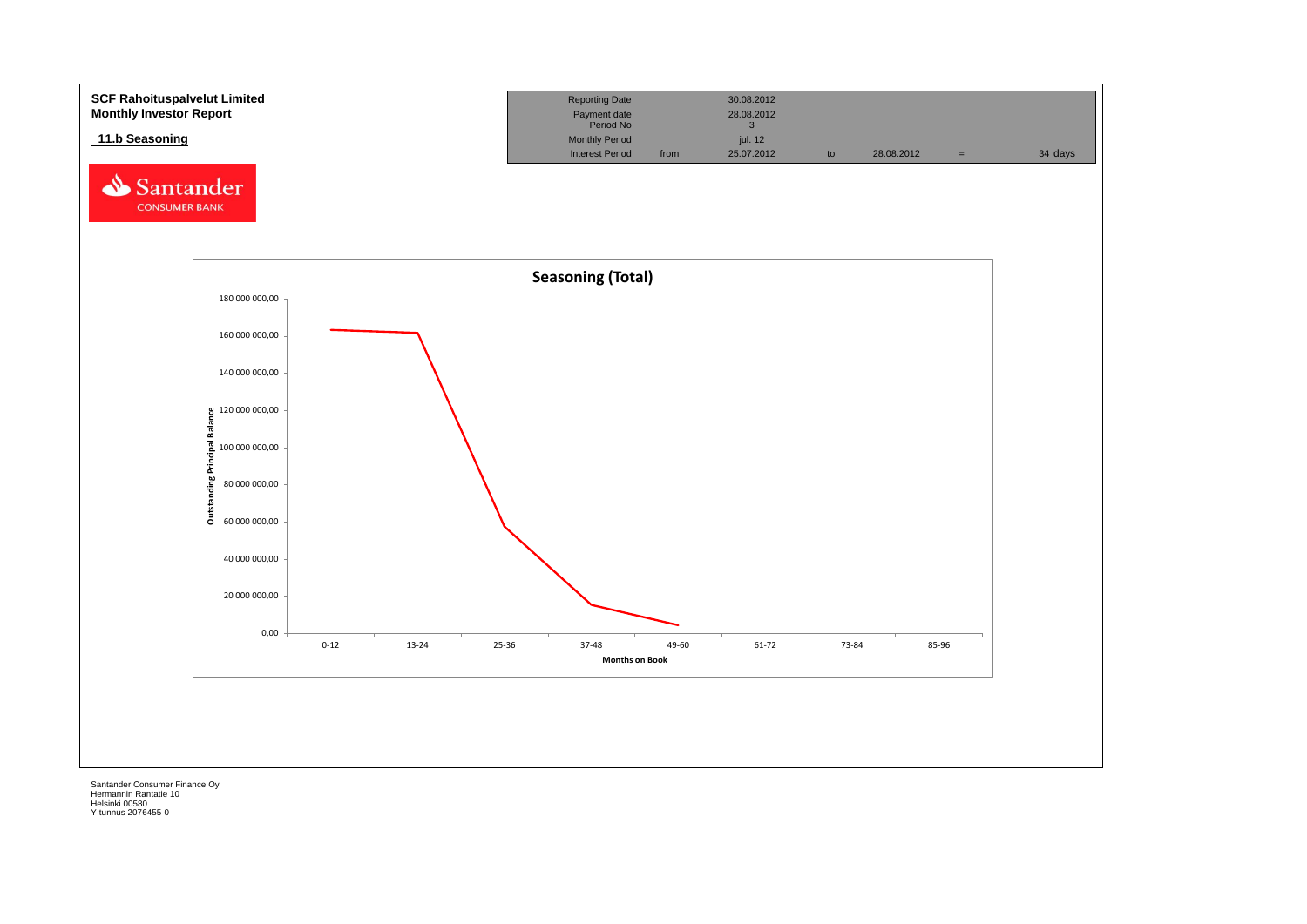| <b>SCF Rahoituspalvelut Limited</b><br><b>Monthly Investor Report</b> | <b>Reporting Date</b><br>Payment date<br>Period No |      | 30.08.2012<br>28.08.2012 |            |     |         |
|-----------------------------------------------------------------------|----------------------------------------------------|------|--------------------------|------------|-----|---------|
| 13.a Balloon Ioans                                                    | <b>Monthly Period</b>                              |      | jul. 12                  |            |     |         |
|                                                                       | <b>Interest Period</b>                             | from | 25.07.2012               | 28.08.2012 | $=$ | 34 days |

┑

÷,

|                               |            |           | <b>TOTAL</b>               |                                    |                              |                     |
|-------------------------------|------------|-----------|----------------------------|------------------------------------|------------------------------|---------------------|
| ৯ৎ<br>≞.<br>$\circ$<br>⊻<br>∽ | <b>Min</b> | <b>No</b> | <b>Outstanding balance</b> | % of Outstanding<br><b>Balance</b> | <b>WA months to maturity</b> | <b>WA seasoning</b> |
| œ<br>⊴                        | Standard   | 33739     | 276 730 683                | 68,76 %                            | 35,3                         | 16,4                |
| 흐<br>∼                        | Balloon    | 7 2 4 6   | 125 700 180                | 31,24 %                            | 38,4                         | 18,0                |
| ء<br>Ξ                        |            |           |                            |                                    |                              |                     |
|                               | Total      | 40 985    | 402 430 863                | 100 %                              | 36,9                         | 17,2                |

Santander Consumer Finance Oy Hermannin Rantatie 10 Helsinki 00580 Y-tunnus 2076455-0

Santander **CONSUMER BANK**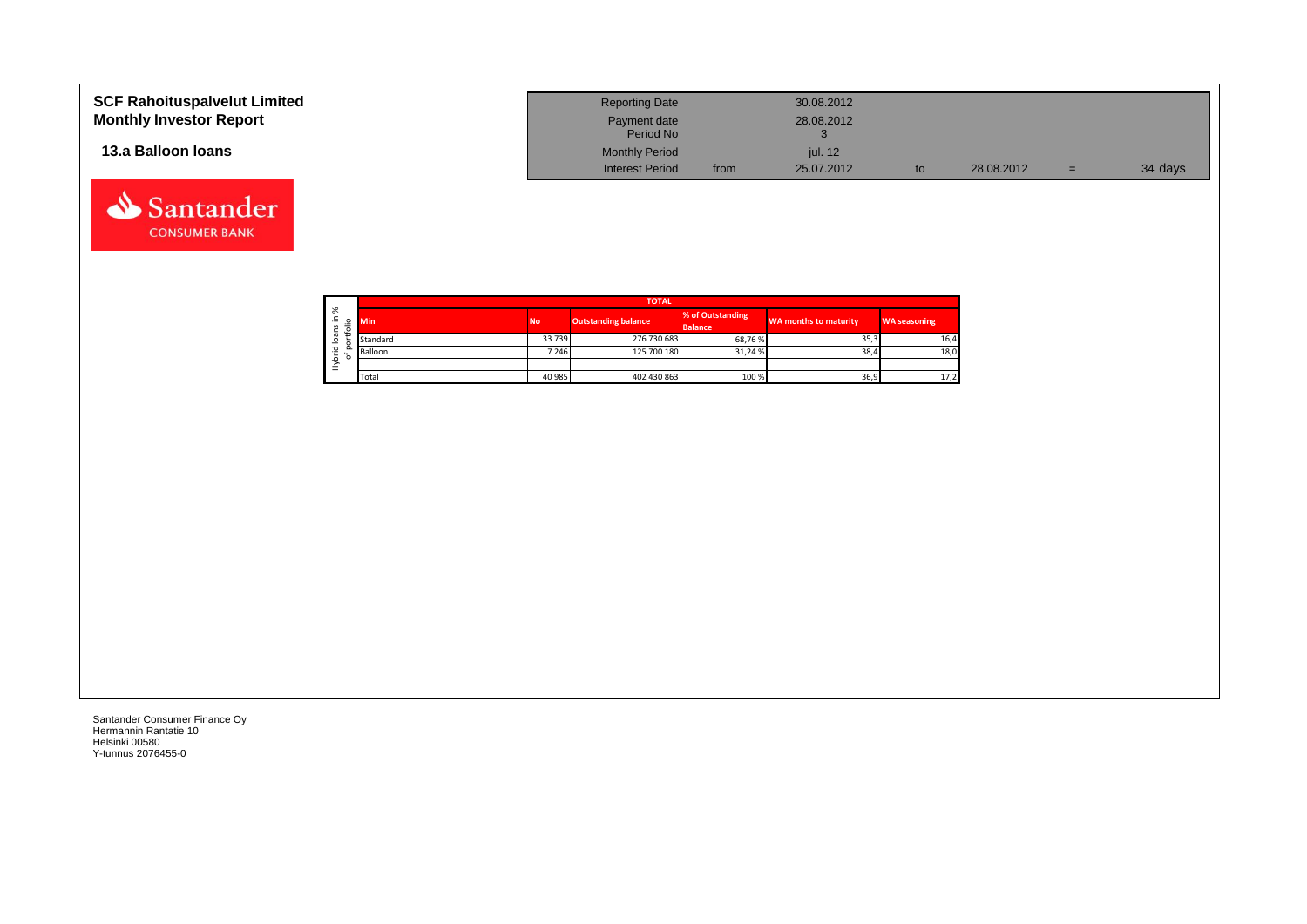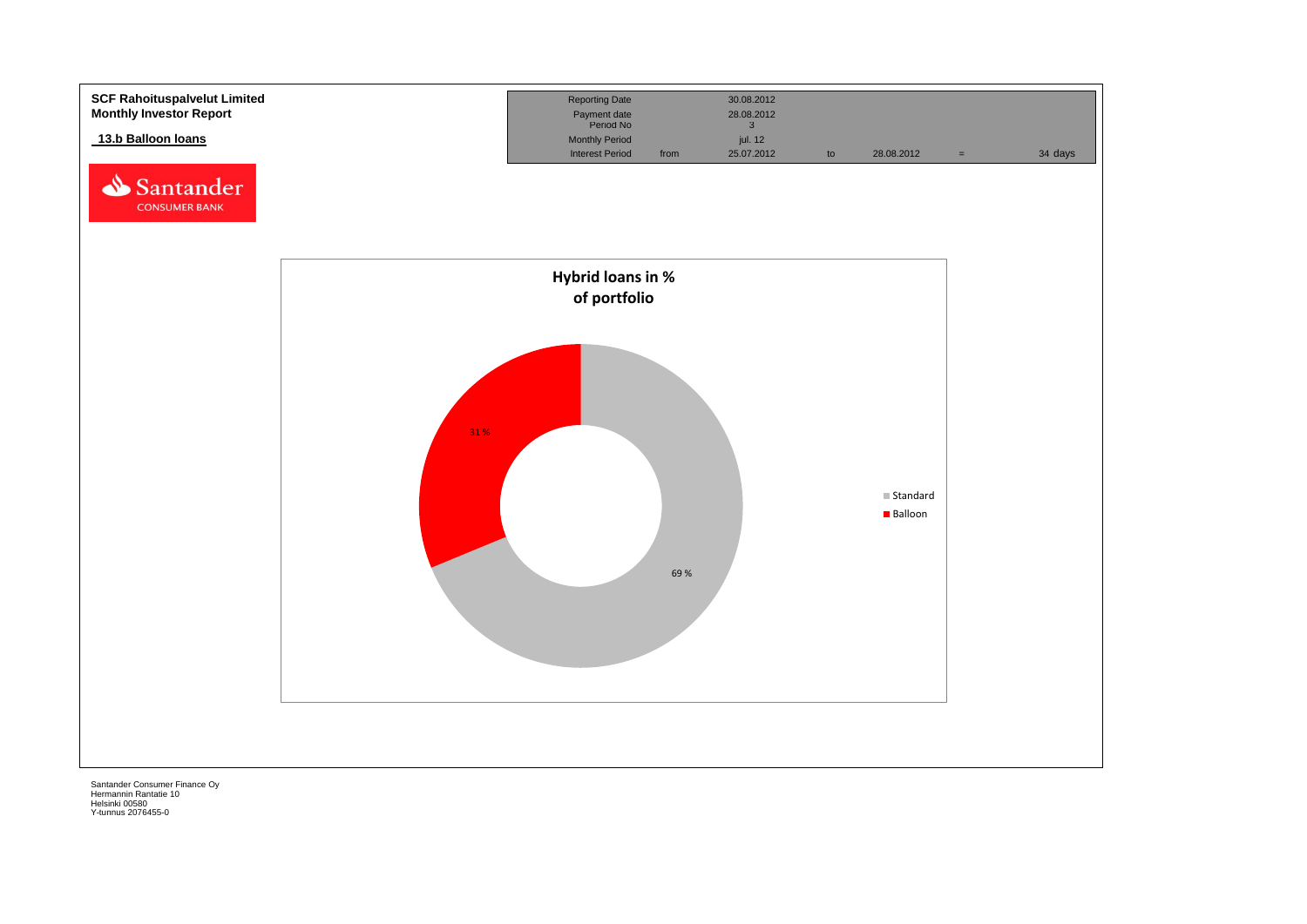| <b>SCF Rahoituspalvelut Limited</b> | <b>Reporting Date</b>     |      | 30.08.2012 |            |     |         |
|-------------------------------------|---------------------------|------|------------|------------|-----|---------|
| <b>Monthly Investor Report</b>      | Payment date<br>Period No |      | 28.08.2012 |            |     |         |
| 14.a # loans per borrower           | <b>Monthly Period</b>     |      | iul. 12    |            |     |         |
|                                     | <b>Interest Period</b>    | from | 25.07.2012 | 28.08.2012 | $=$ | 34 days |



|          |                              | <b>TOTAL</b>                   |                            |         |
|----------|------------------------------|--------------------------------|----------------------------|---------|
|          | <b>Total number of loans</b> | <b>Total number of debtors</b> | <b>Outstanding balance</b> | %       |
|          |                              | 40 159                         | 391 059 363                | 97,2%   |
|          |                              | 360                            | 9 862 991                  | 2,5 %   |
| ৯<br>row |                              | 15                             | 834 625                    | 0,2%    |
| bor      |                              |                                | 81 673                     | 0,0%    |
| per      |                              |                                | 120 358                    | 0,0%    |
| loans    |                              |                                | 18 0 24                    | 0,0%    |
| $\#$     | 8                            |                                | 105 381                    | 0,0%    |
|          | 37                           |                                | 348 448                    | 0,1%    |
|          |                              |                                |                            |         |
|          |                              |                                |                            |         |
|          | Total                        | 40 539                         | 402 430 863                | 100,00% |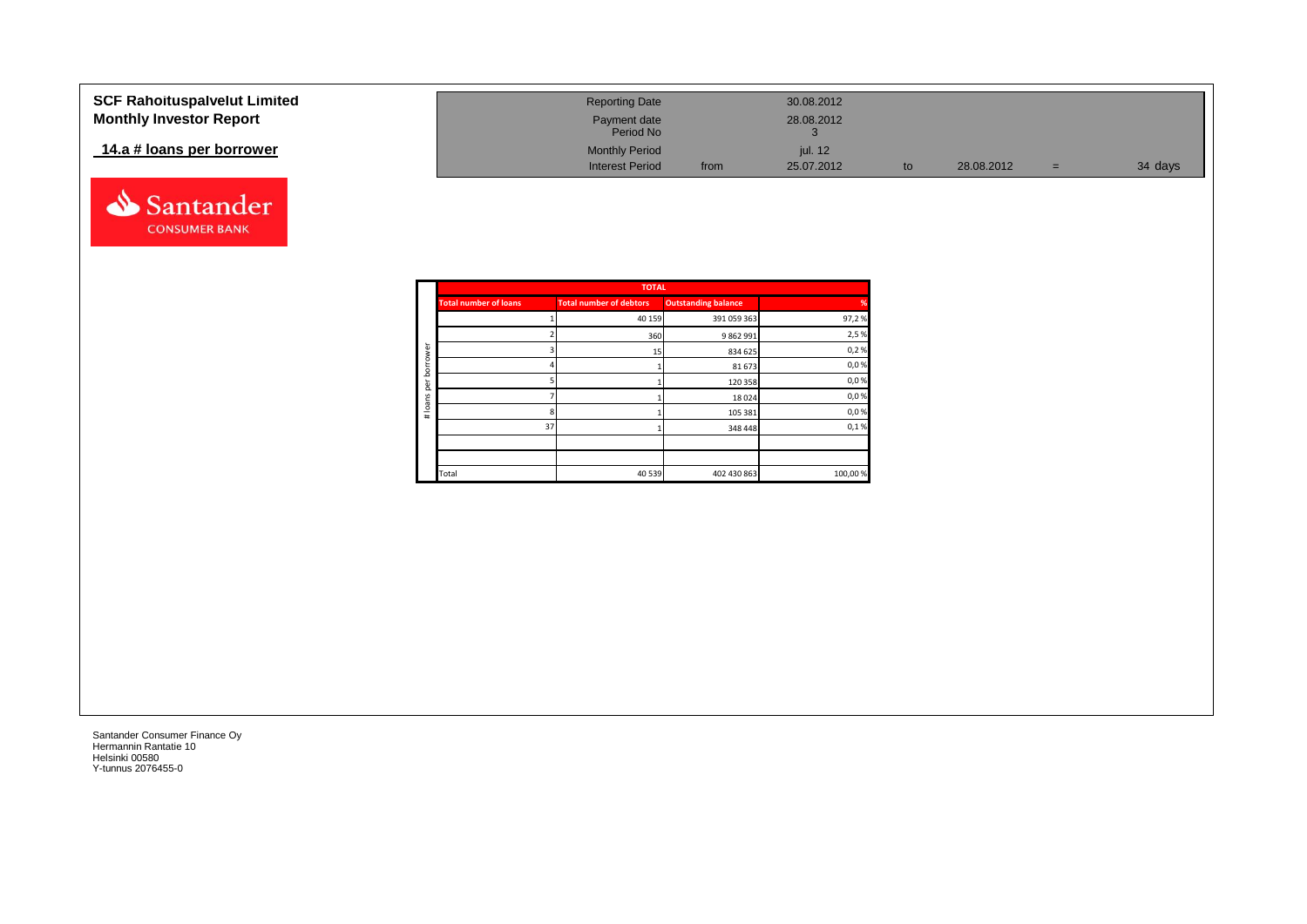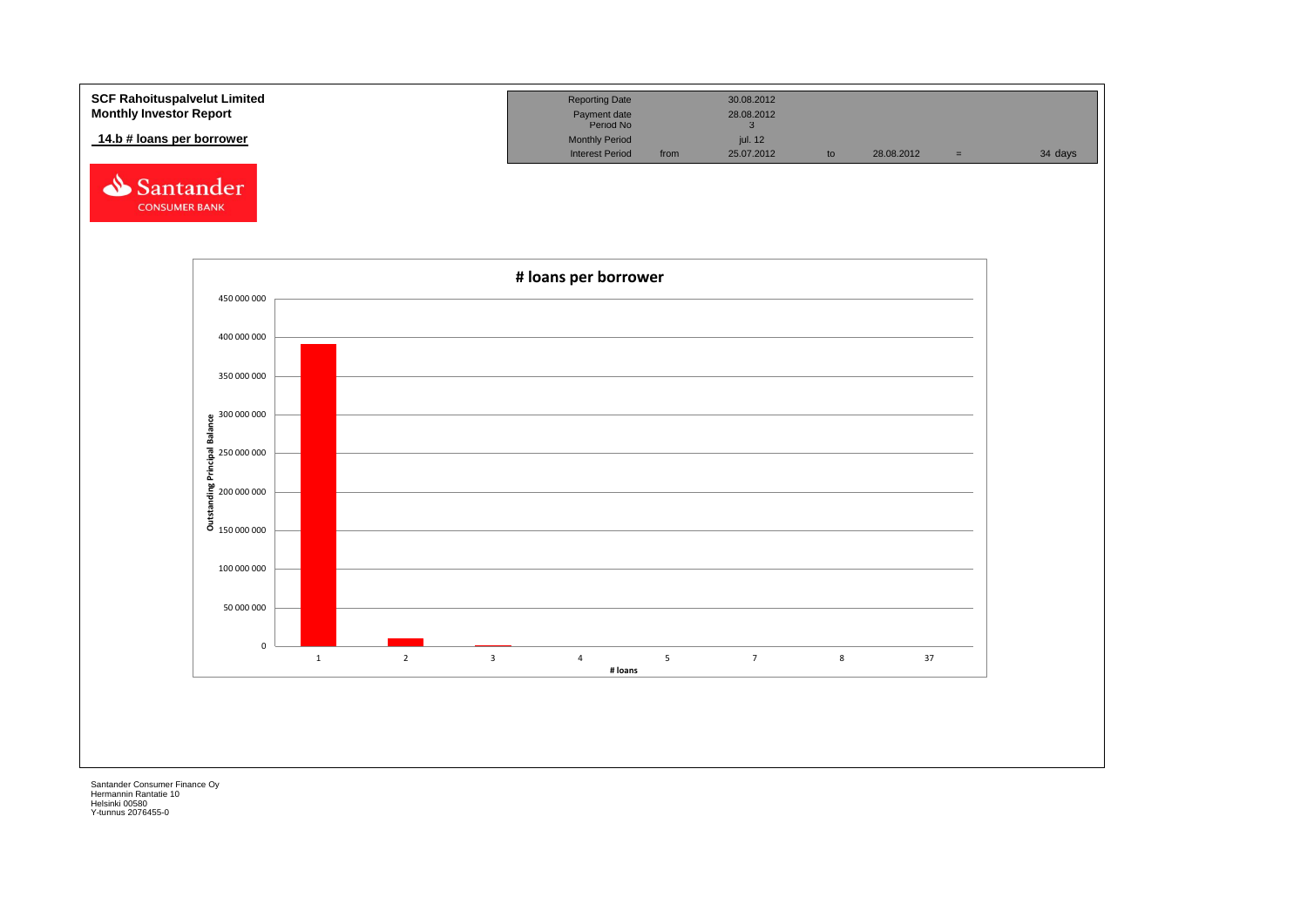| <b>SCF Rahoituspalvelut Limited</b> | <b>Reporting Date</b>     |      | 30.08.2012 |            |     |         |
|-------------------------------------|---------------------------|------|------------|------------|-----|---------|
| <b>Monthly Investor Report</b>      | Payment date<br>Period No |      | 28.08.2012 |            |     |         |
| 15.a Amortization Profile           | <b>Monthly Period</b>     |      | jul. 12    |            |     |         |
|                                     | <b>Interest Period</b>    | from | 25.07.2012 | 28.08.2012 | $=$ | 34 days |



Santander **CONSUMER BANK**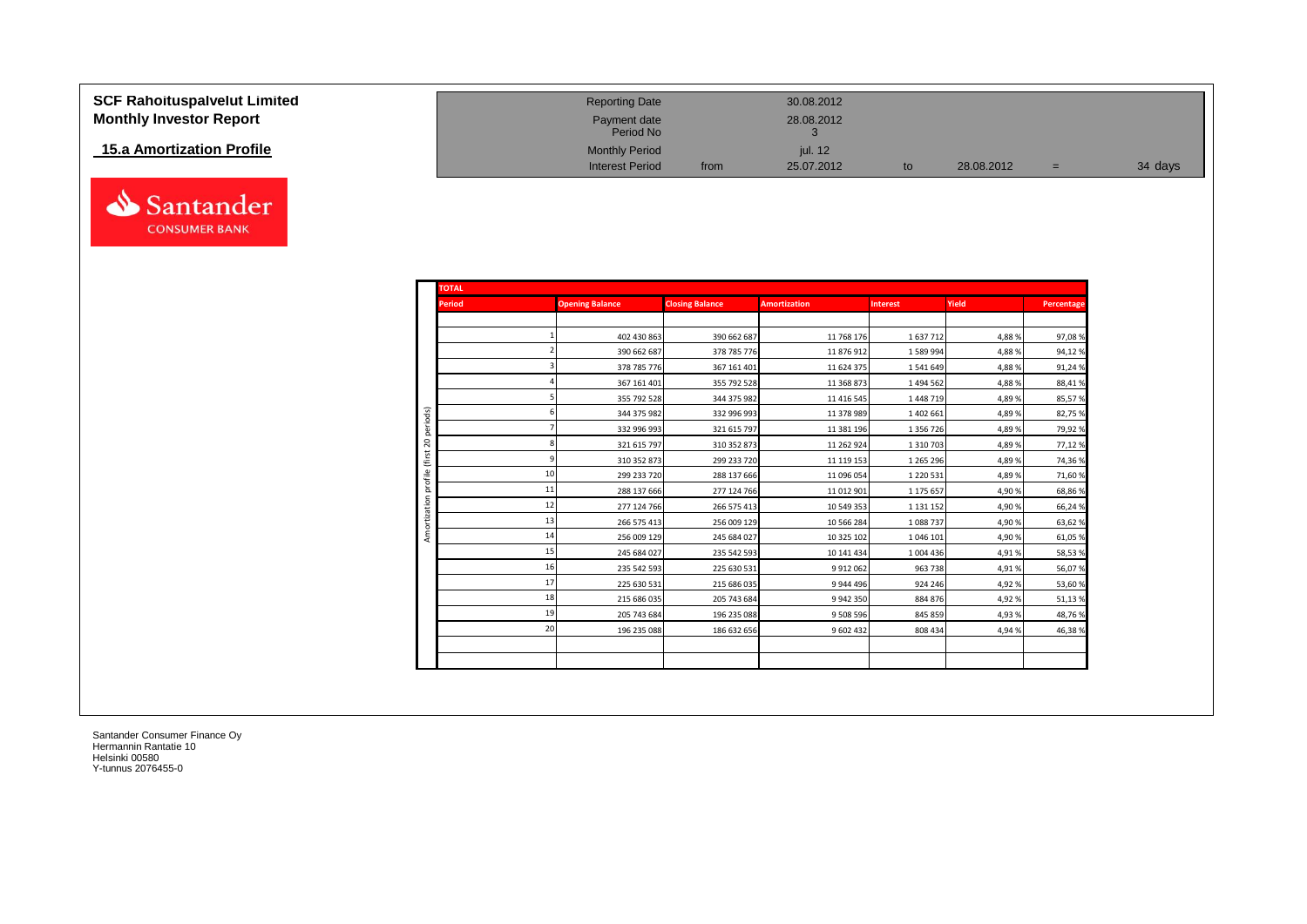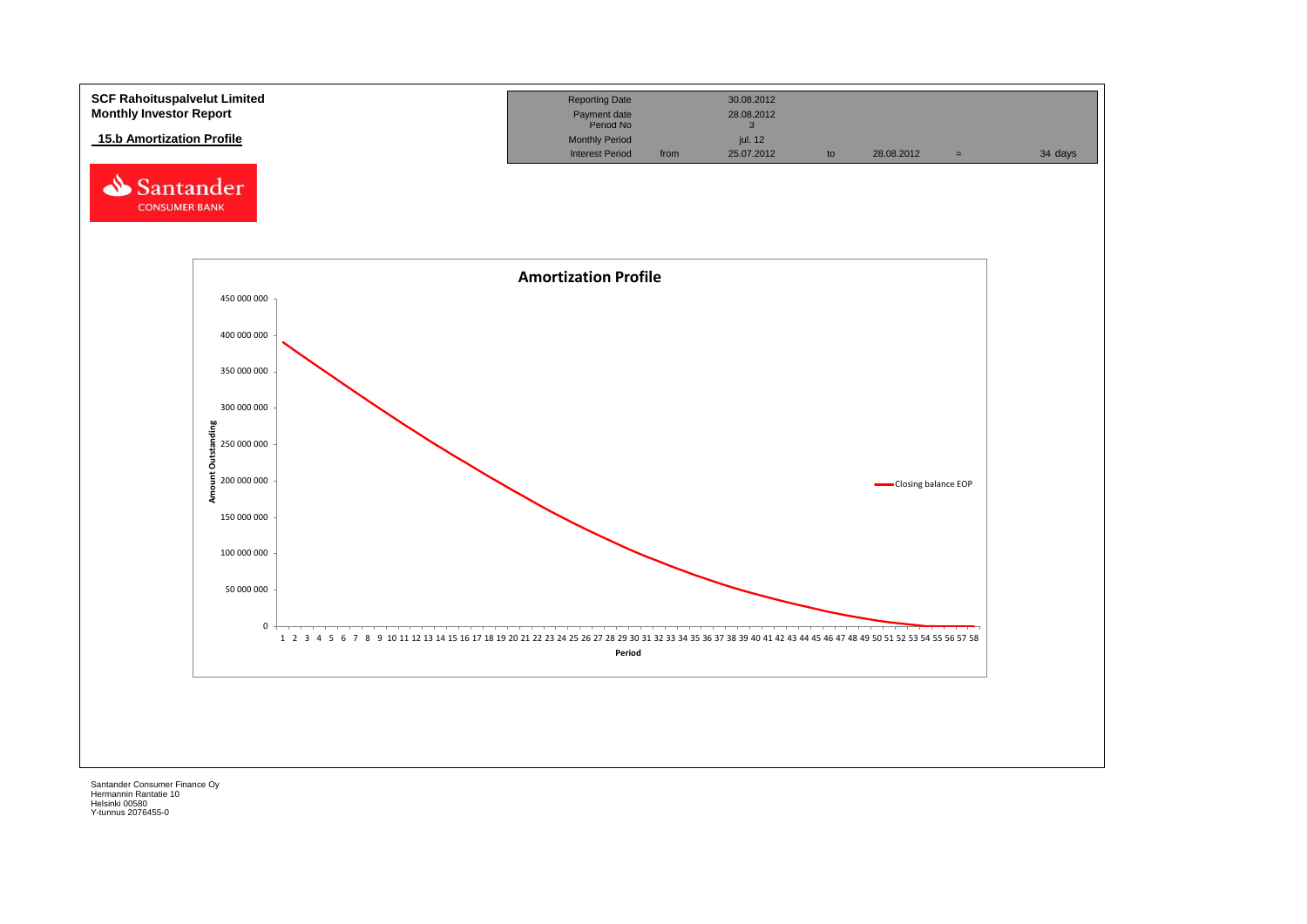| <b>SCF Rahoituspalvelut Limited</b><br><b>Monthly Investor Report</b><br>16.a Payment Holidays |                |                               |         |     | <b>Reporting Date</b><br>Payment date<br>Period No<br><b>Monthly Period</b><br><b>Interest Period</b> |     | from                   | 30.08.2012<br>28.08.2012<br>$\mathbf{3}$<br>jul. 12<br>25.07.2012 | to | 28.08.2012 | $=$ | 34 days |
|------------------------------------------------------------------------------------------------|----------------|-------------------------------|---------|-----|-------------------------------------------------------------------------------------------------------|-----|------------------------|-------------------------------------------------------------------|----|------------|-----|---------|
| Santander<br><b>CONSUMER BANK</b>                                                              |                |                               |         |     |                                                                                                       |     |                        |                                                                   |    |            |     |         |
|                                                                                                |                | <b>TOTAL</b><br><b>Period</b> |         |     | No of cont Number of periods granted                                                                  |     | <b>Sum of Payments</b> |                                                                   |    |            |     |         |
|                                                                                                |                |                               | 201 205 | 181 |                                                                                                       | 248 | 2 124 992              |                                                                   |    |            |     |         |
|                                                                                                |                |                               | 201 206 | 154 |                                                                                                       | 227 | 1 603 234              |                                                                   |    |            |     |         |
|                                                                                                |                |                               | 201 207 | 157 |                                                                                                       | 230 | 2 0 2 1 9 3 7          |                                                                   |    |            |     |         |
|                                                                                                |                |                               |         |     |                                                                                                       |     |                        |                                                                   |    |            |     |         |
|                                                                                                |                |                               |         |     |                                                                                                       |     |                        |                                                                   |    |            |     |         |
|                                                                                                |                |                               |         |     |                                                                                                       |     |                        |                                                                   |    |            |     |         |
|                                                                                                |                |                               |         |     |                                                                                                       |     |                        |                                                                   |    |            |     |         |
|                                                                                                |                |                               |         |     |                                                                                                       |     |                        |                                                                   |    |            |     |         |
|                                                                                                | Paymet Holiday |                               |         |     |                                                                                                       |     |                        |                                                                   |    |            |     |         |
|                                                                                                |                |                               |         |     |                                                                                                       |     |                        |                                                                   |    |            |     |         |
|                                                                                                |                |                               |         |     |                                                                                                       |     |                        |                                                                   |    |            |     |         |
|                                                                                                |                |                               |         |     |                                                                                                       |     |                        |                                                                   |    |            |     |         |
|                                                                                                |                |                               |         |     |                                                                                                       |     |                        |                                                                   |    |            |     |         |
|                                                                                                |                |                               |         |     |                                                                                                       |     |                        |                                                                   |    |            |     |         |
|                                                                                                |                |                               |         |     |                                                                                                       |     |                        |                                                                   |    |            |     |         |
|                                                                                                |                | Total                         |         | 492 |                                                                                                       | 705 | 5 750 163              |                                                                   |    |            |     |         |
|                                                                                                |                |                               |         |     |                                                                                                       |     |                        |                                                                   |    |            |     |         |
|                                                                                                |                |                               |         |     |                                                                                                       |     |                        |                                                                   |    |            |     |         |
|                                                                                                |                |                               |         |     |                                                                                                       |     |                        |                                                                   |    |            |     |         |
|                                                                                                |                |                               |         |     |                                                                                                       |     |                        |                                                                   |    |            |     |         |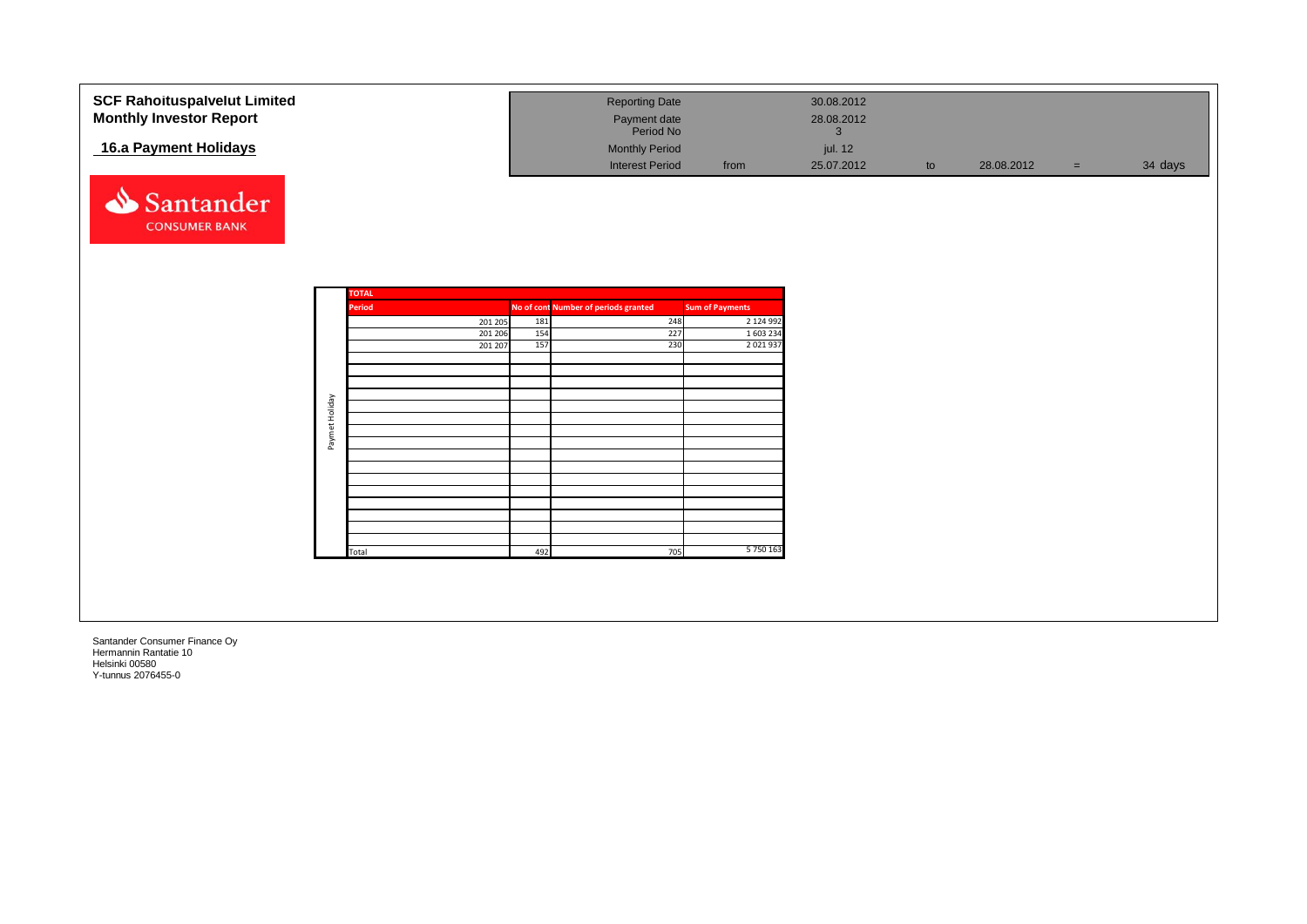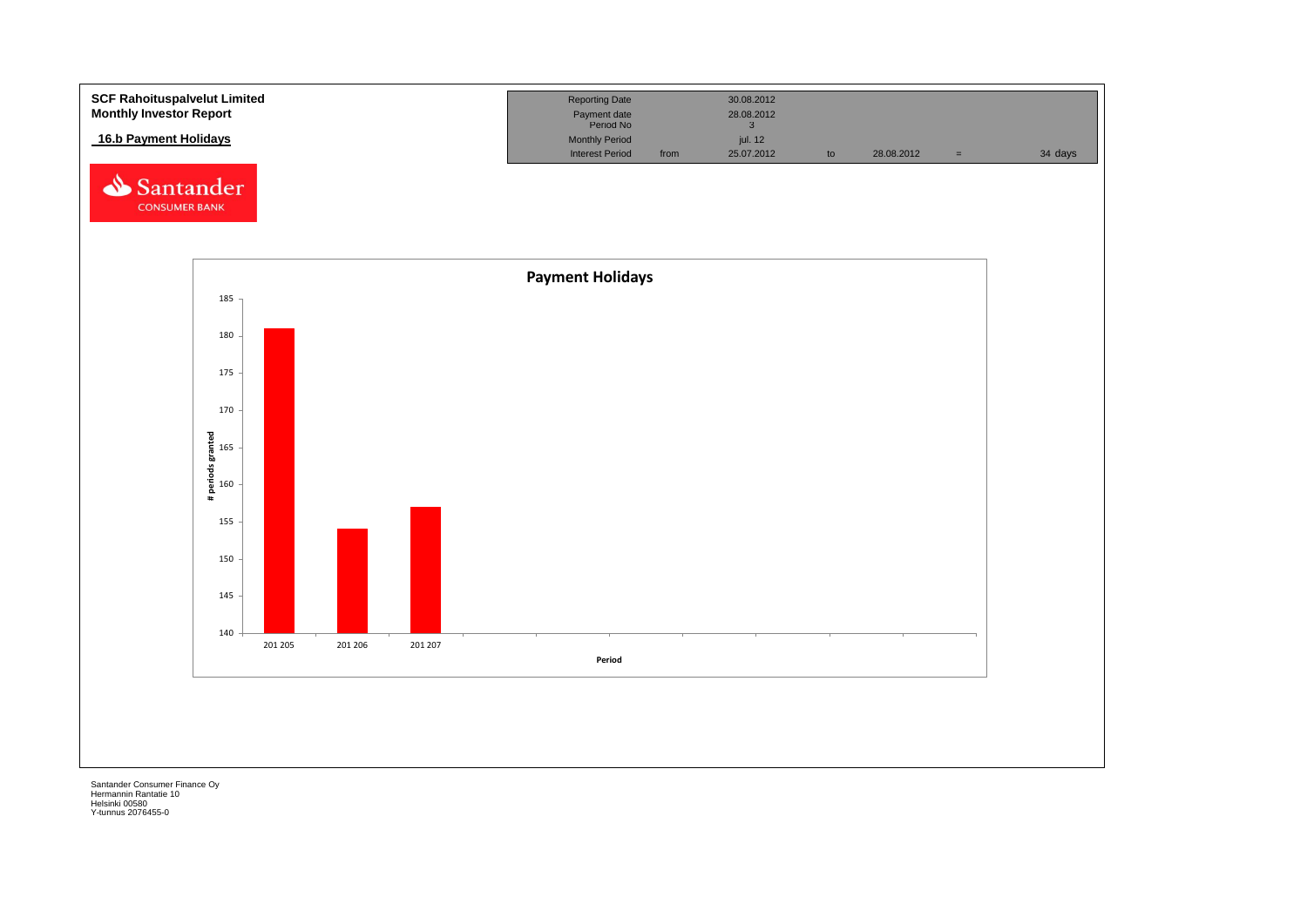| <b>SCF Rahoituspalvelut Limited</b><br><b>Monthly Investor Report</b><br>17.a Restructured Loans |              |                                                                  |                                                                    | <b>Reporting Date</b><br>Payment date<br>Period No<br><b>Monthly Period</b> |      | 30.08.2012<br>28.08.2012<br>$\mathbf{3}$<br>jul. 12 |    |            |          |         |
|--------------------------------------------------------------------------------------------------|--------------|------------------------------------------------------------------|--------------------------------------------------------------------|-----------------------------------------------------------------------------|------|-----------------------------------------------------|----|------------|----------|---------|
| Santander<br><b>CONSUMER BANK</b>                                                                |              |                                                                  |                                                                    | <b>Interest Period</b>                                                      | from | 25.07.2012                                          | to | 28.08.2012 | $=$ $\,$ | 34 days |
|                                                                                                  | Restructured | <b>TOTAL</b><br>Period<br>2012 05<br>2012 06<br>2012 07<br>Total | <b>No</b><br>$\mathbf 0$<br>$\mathbf 0$<br>$\mathbf 0$<br>$\Omega$ | <b>Outstanding Balance</b><br>$\overline{\phantom{a}}$<br>$\sim$            |      |                                                     |    |            |          |         |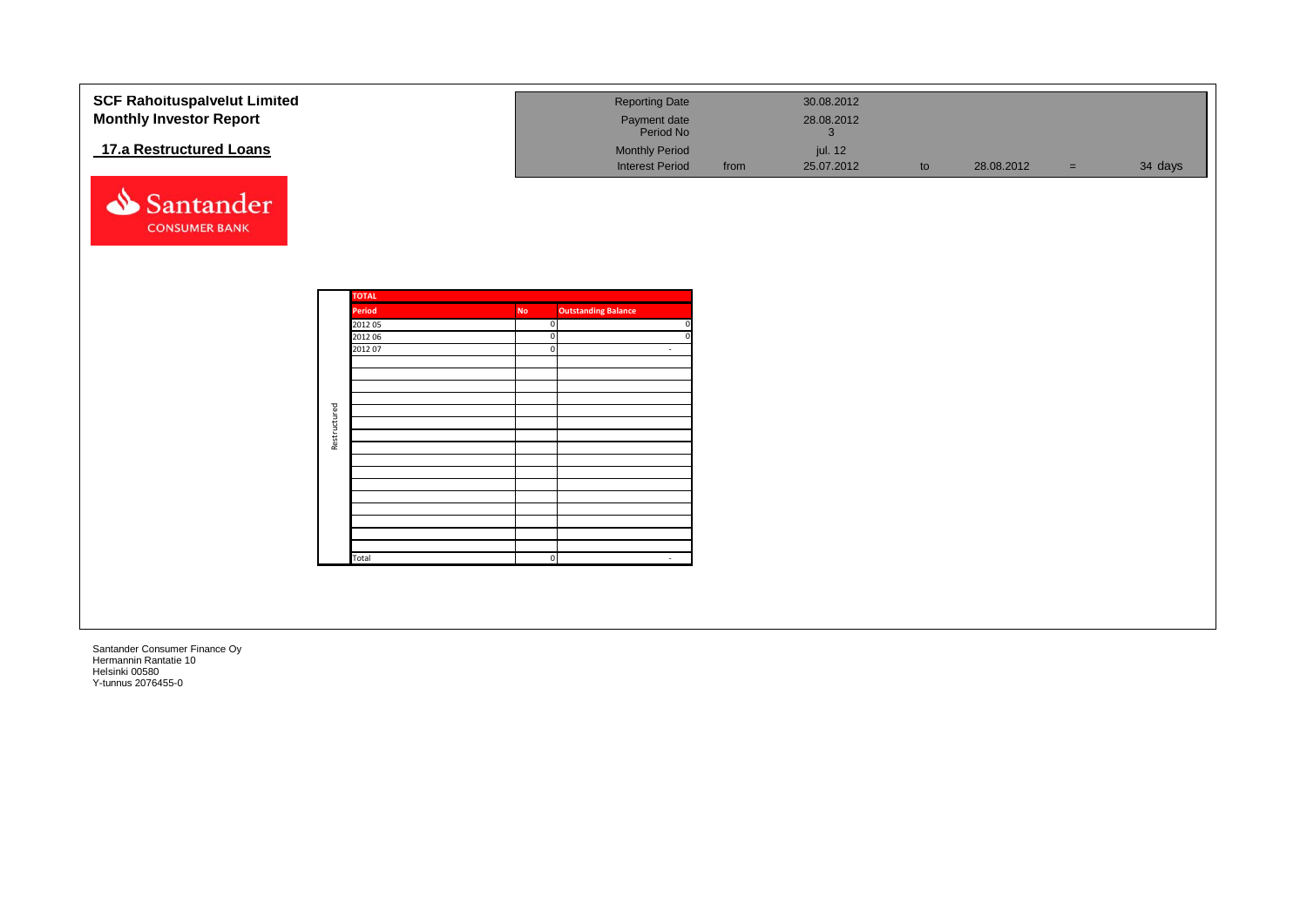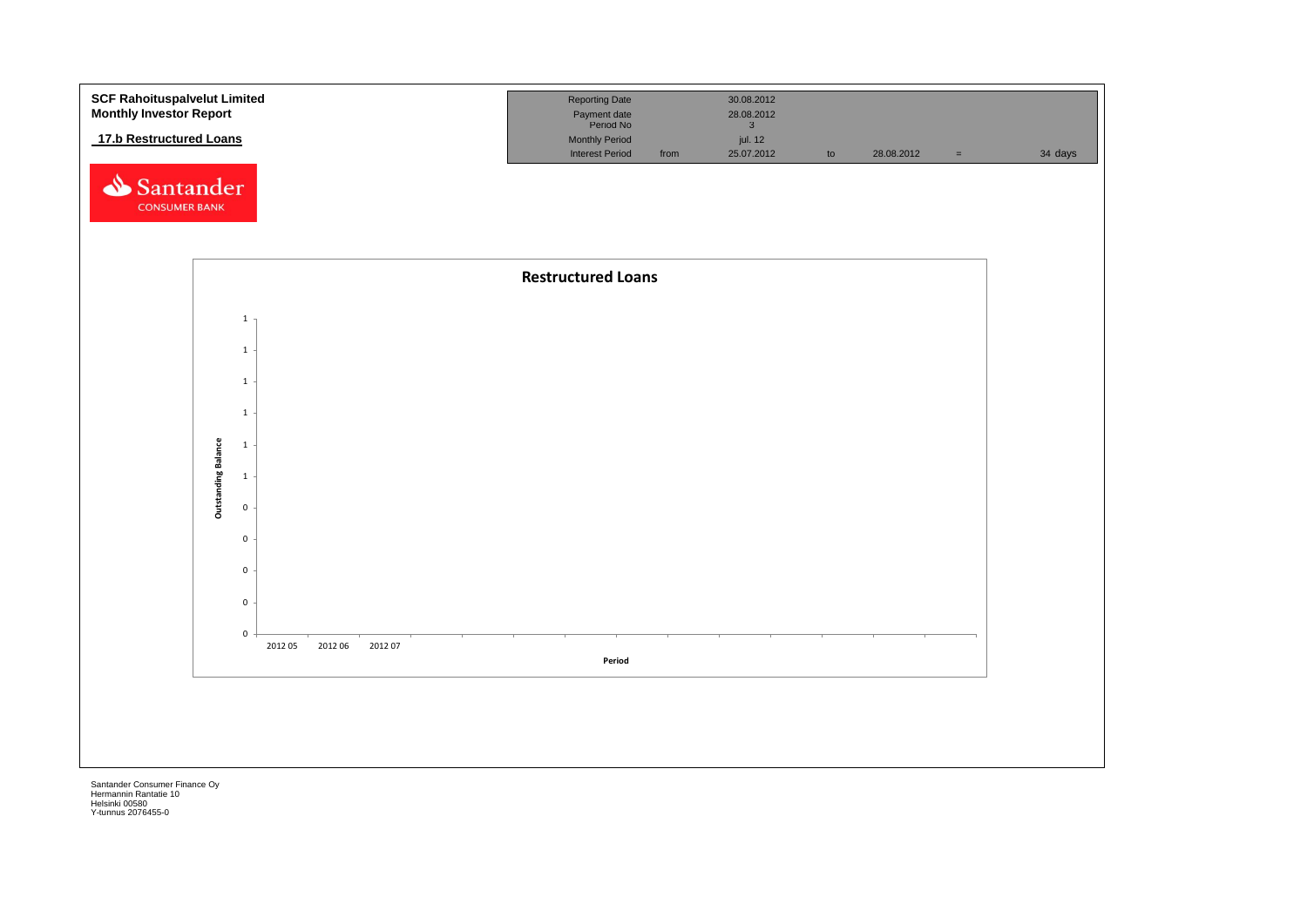| <b>SCF Rahoituspalvelut Limited</b> | <b>Reporting Date</b>     |      | 30.08.2012 |            |    |         |
|-------------------------------------|---------------------------|------|------------|------------|----|---------|
| <b>Monthly Investor Report</b>      | Payment date<br>Period No |      | 28.08.2012 |            |    |         |
| 18. Defaults, recoveries and loss   | <b>Monthly Period</b>     |      | iul. 12    |            |    |         |
|                                     | <b>Interest Period</b>    | from | 25.07.2012 | 28.08.2012 | ÷. | 34 days |



|                 |                                 | <b>Recovery</b><br>Quarter |                   | 20123                     |      |                   | 20124              |       |
|-----------------|---------------------------------|----------------------------|-------------------|---------------------------|------|-------------------|--------------------|-------|
| Default Quarter | <b>Default</b><br><b>Amount</b> | No Of Loans                | <b>Recoveries</b> | Cum.<br><b>Recoveries</b> | Loss | <b>Recoveries</b> | Cum.<br>Recoveries | Loss. |
| 2012 03         | 26 611                          |                            |                   |                           |      |                   |                    |       |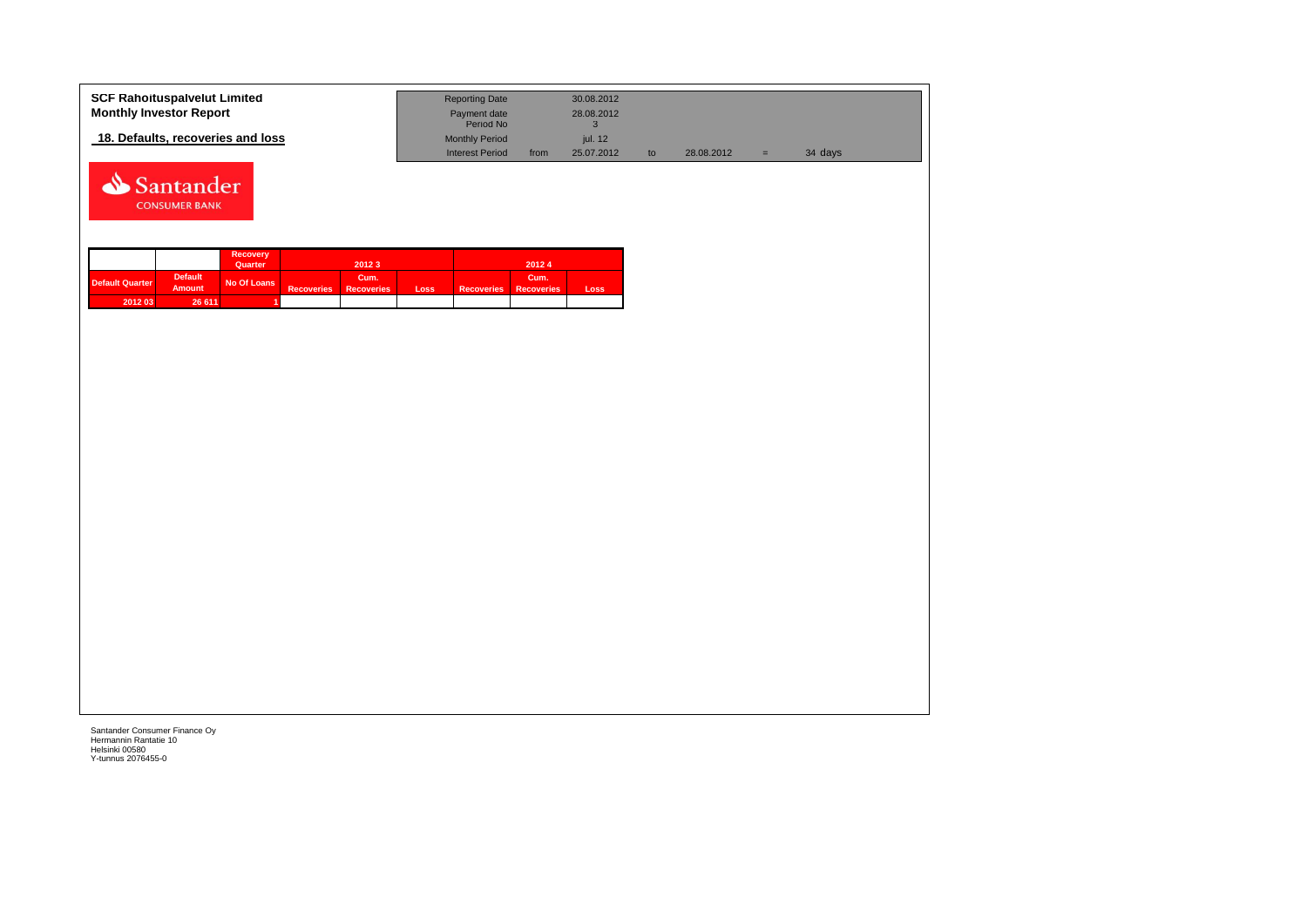| <b>SCF Rahoituspalvelut Limited</b><br><b>Monthly Investor Report</b> |                          | <b>Reporting Date</b><br>Payment date                   | 30.08.2012<br>28.08.2012 |    |            |     |         |
|-----------------------------------------------------------------------|--------------------------|---------------------------------------------------------|--------------------------|----|------------|-----|---------|
|                                                                       |                          | Period No                                               | $\mathbf{3}$             |    |            |     |         |
| 19. Priority of Payments                                              |                          | <b>Monthly Period</b><br><b>Interest Period</b><br>from | jul. 12<br>25.07.2012    | to | 28.08.2012 | $=$ | 34 days |
| Santander<br><b>CONSUMER BANK</b>                                     |                          |                                                         |                          |    |            |     |         |
| <b>Purchaser Priority of Payments</b>                                 |                          |                                                         |                          |    |            |     |         |
| Purchaser Available Distribution Amount                               | $+$                      | 24 678 129,26 EUR                                       |                          |    |            |     |         |
| Senior Expenses                                                       |                          | 1 291,67 EUR                                            |                          |    |            |     |         |
| Servicing Fee                                                         |                          | 225 249,50 EUR                                          |                          |    |            |     |         |
| Interest on Loan to Issuer                                            |                          | 1911 204,09 EUR                                         |                          |    |            |     |         |
| Principal on Loan to Issuer                                           | $\overline{\phantom{a}}$ | 22 540 384,00 EUR                                       |                          |    |            |     |         |
| Principal on Purchaser Subordinated Loan                              |                          | <b>EUR</b><br>$\sim$                                    |                          |    |            |     |         |
| <b>Issuer Priority of Payments</b>                                    |                          |                                                         |                          |    |            |     |         |
| <b>Issuer Available Distribution Amount</b>                           | $\ddot{}$                | 31 683 201,92 EUR                                       |                          |    |            |     |         |
| Senior Expenses                                                       |                          | 1 083,34 EUR                                            |                          |    |            |     |         |
| Net Swap Payments                                                     |                          | 243 462,23 EUR                                          |                          |    |            |     |         |
| <b>Interest Notes Class A</b>                                         |                          | 382 315,00 EUR                                          |                          |    |            |     |         |
| Payments to Liquidity Provider                                        |                          | $\mathcal{L}^{\text{max}}$<br><b>EUR</b>                |                          |    |            |     |         |
| Principal Payments on Class A                                         |                          | 22 540 384,00 EUR                                       |                          |    |            |     |         |
| Interest Notes Class B                                                |                          | 95 424,00 EUR                                           |                          |    |            |     |         |
| Principal Payments Class B                                            |                          | <b>EUR</b><br>$\omega_{\rm{max}}$                       |                          |    |            |     |         |
| Payments to Reserve Fund                                              |                          | 7 229 385,00 EUR                                        |                          |    |            |     |         |
| Interest Issuer Subordinated Loan                                     |                          | 21 664,46 EUR                                           |                          |    |            |     |         |
| Principal Issuer Subordinated Loan                                    |                          | <b>EUR</b><br>$\sim$                                    |                          |    |            |     |         |
| Termination Payment Swap Counterparty                                 |                          | <b>EUR</b><br>$\blacksquare$                            |                          |    |            |     |         |
| Payment to Purchaser                                                  |                          | 1 169 483,90 EUR                                        |                          |    |            |     |         |
|                                                                       |                          |                                                         |                          |    |            |     |         |
| <b>Purchaser Priority of Payments: Second Pass</b>                    |                          |                                                         |                          |    |            |     |         |
| <b>Available Distribution Amount</b>                                  | $+$                      | 1 169 483,90 EUR                                        |                          |    |            |     |         |
| Servicer Advance Fund Replenishment                                   |                          | <b>EUR</b><br>$\overline{\phantom{a}}$                  |                          |    |            |     |         |
| Interest on Purchaser Subordinated Loan (SAF)                         | $\overline{\phantom{a}}$ | 299,67 EUR                                              |                          |    |            |     |         |
| Principal on Purchaser Subordinated Loan (SAF)                        |                          | <b>EUR</b><br>$\blacksquare$                            |                          |    |            |     |         |
| Payment of residual funds to Seller                                   | $\equiv$                 | 1 169 184,23 EUR                                        |                          |    |            |     |         |
|                                                                       |                          |                                                         |                          |    |            |     |         |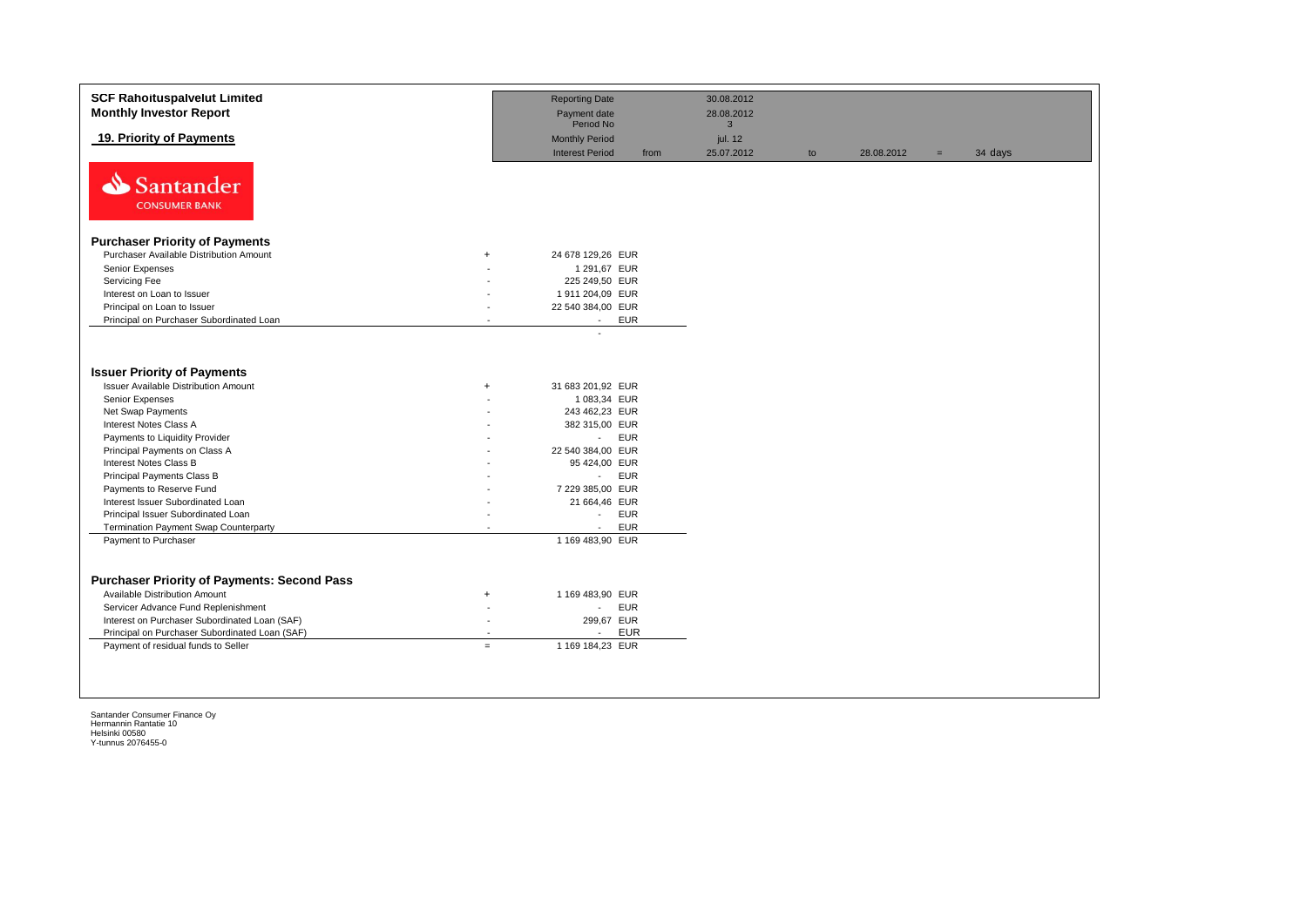| <b>SCF Rahoituspalvelut Limited</b><br><b>Monthly Investor Report</b><br><b>20. Transaction Costs</b> |                      | <b>Reporting Date</b><br>Payment date<br>Period No<br><b>Monthly Period</b><br><b>Interest Period</b> | 30.08.2012<br>28.08.2012<br>3<br>jul. 12<br>25.07.2012<br>from | to | 28.08.2012 | $=$ | 34 days |
|-------------------------------------------------------------------------------------------------------|----------------------|-------------------------------------------------------------------------------------------------------|----------------------------------------------------------------|----|------------|-----|---------|
| Santander<br><b>CONSUMER BANK</b>                                                                     |                      |                                                                                                       |                                                                |    |            |     |         |
| <b>Transaction Costs</b>                                                                              | <b>All Notes</b>     | <b>Class A</b>                                                                                        | <b>Class B</b>                                                 |    |            |     |         |
| Senior Expenses                                                                                       | 1 291,67 EUR         |                                                                                                       |                                                                |    |            |     |         |
| Interest accrued for the Period                                                                       | 477 739,00 EUR       | 382 315,00 EUR                                                                                        | 95 424,00 EUR                                                  |    |            |     |         |
| Cumulative Interest accrued                                                                           | 2 215 715.00 EUR     | 1810940,00 EUR                                                                                        | 404 775,00 EUR                                                 |    |            |     |         |
| <b>Interest Payments</b>                                                                              | 477 739,00 EUR       | 382 315,00 EUR                                                                                        | 95 424,00 EUR                                                  |    |            |     |         |
| <b>Cumulative Interest Payments</b>                                                                   | 2 215 715,00 EUR     | 1810940,00 EUR                                                                                        | 404 775,00 EUR                                                 |    |            |     |         |
| Interest accrued on Subordinated Loans for the Period                                                 | 21 964,13 EUR        |                                                                                                       |                                                                |    |            |     |         |
| Cumulative Interest accrued on Subordinated Loans                                                     | 84 938,82 EUR        |                                                                                                       |                                                                |    |            |     |         |
| Interest Payments on Subordinated Loans                                                               | 21 964,13 EUR        |                                                                                                       |                                                                |    |            |     |         |
| Cumulative Interest Payments on Subordinated Loans                                                    | 84 938,82 EUR        |                                                                                                       |                                                                |    |            |     |         |
| Unpaid Interest for the Period                                                                        | <b>EUR</b><br>$\sim$ |                                                                                                       |                                                                |    |            |     |         |
| <b>Cumulative Unpaid Interest</b>                                                                     | <b>EUR</b>           |                                                                                                       |                                                                |    |            |     |         |
|                                                                                                       |                      |                                                                                                       |                                                                |    |            |     |         |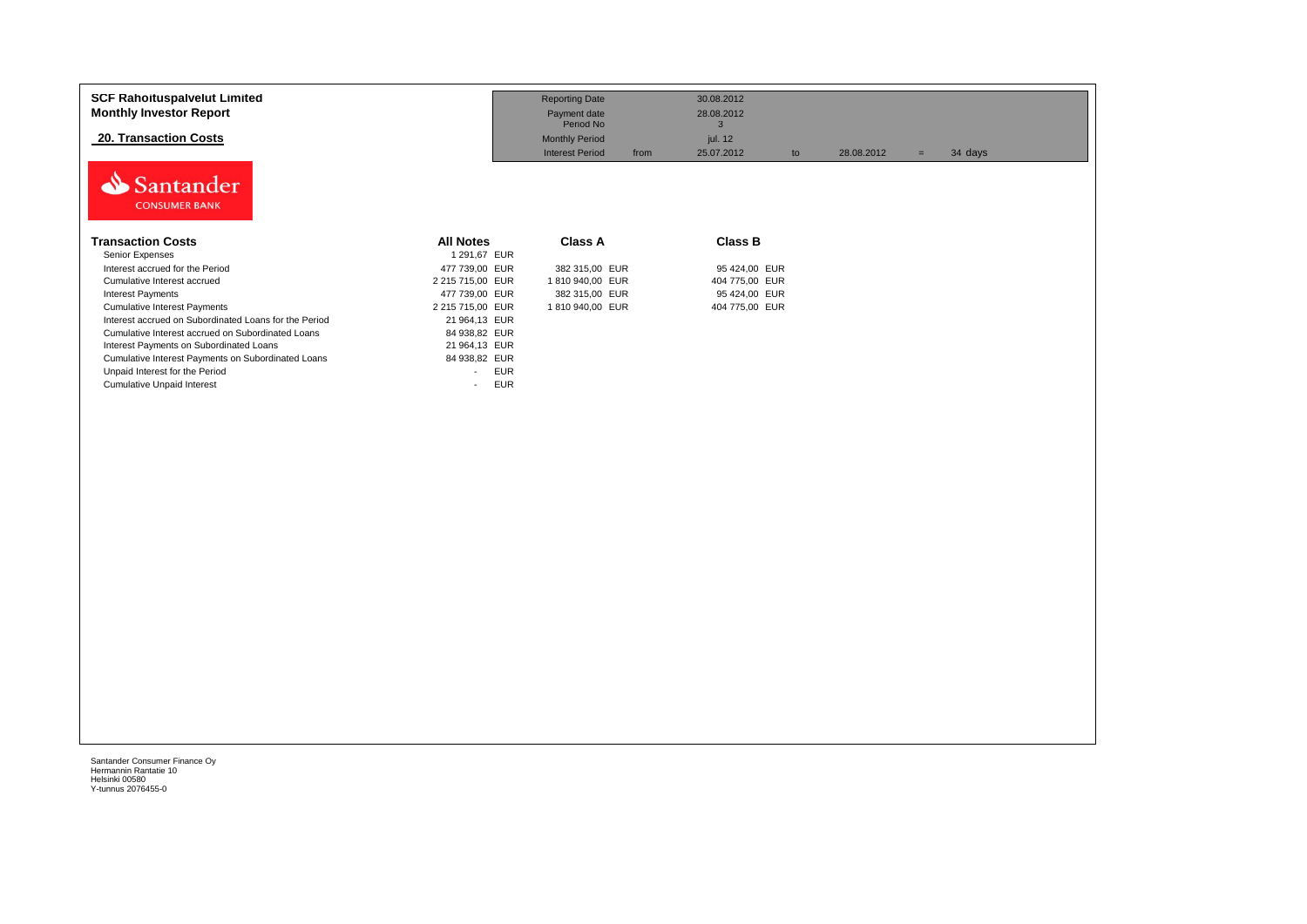| <b>Monthly Investor Report</b>                                                   |                                                         |                                            | <b>Reporting Date</b><br>Payment date<br>Period No |      | 30.08.2012<br>28.08.2012              |    |            |     |         |  |
|----------------------------------------------------------------------------------|---------------------------------------------------------|--------------------------------------------|----------------------------------------------------|------|---------------------------------------|----|------------|-----|---------|--|
| 21. Swap Counterparty Data                                                       |                                                         |                                            | <b>Monthly Period</b><br><b>Interest Period</b>    | from | $\mathbf{3}$<br>jul. 12<br>25.07.2012 | to | 28.08.2012 | $=$ | 34 days |  |
| Santander<br><b>CONSUMER BANK</b>                                                |                                                         |                                            |                                                    |      |                                       |    |            |     |         |  |
| <b>Swap Counterparty Data</b>                                                    |                                                         |                                            |                                                    |      |                                       |    |            |     |         |  |
| Swap Counterparty Provider<br>Swap Rating Trigger Breach                         | Banco Santander SA<br>yes                               |                                            |                                                    |      |                                       |    |            |     |         |  |
| Swap Collateral posted                                                           | $\sim$                                                  | Based on calculations as of 24 August 2012 |                                                    |      |                                       |    |            |     |         |  |
| <b>Swap Data</b>                                                                 |                                                         |                                            |                                                    |      |                                       |    |            |     |         |  |
| Swap Type<br>Swap Average Performing Balance                                     | Fixed Floating Interest Rate Swap<br>413 701 024,79 EUR |                                            |                                                    |      |                                       |    |            |     |         |  |
| 1M Euribor (Notes, Swap)                                                         | 0,1730 %                                                |                                            |                                                    |      |                                       |    |            |     |         |  |
| Gross Amount Due to Swap Counterparty<br>Gross Amount Due from Swap Counterparty | 1 912 495,76 EUR<br>1 669 033,54 EUR                    |                                            |                                                    |      |                                       |    |            |     |         |  |
| Net Amount Due to Swap Counterparty                                              | 243 462,23 EUR                                          |                                            |                                                    |      |                                       |    |            |     |         |  |
|                                                                                  |                                                         |                                            |                                                    |      |                                       |    |            |     |         |  |
|                                                                                  |                                                         |                                            |                                                    |      |                                       |    |            |     |         |  |
|                                                                                  |                                                         |                                            |                                                    |      |                                       |    |            |     |         |  |
|                                                                                  |                                                         |                                            |                                                    |      |                                       |    |            |     |         |  |
|                                                                                  |                                                         |                                            |                                                    |      |                                       |    |            |     |         |  |
|                                                                                  |                                                         |                                            |                                                    |      |                                       |    |            |     |         |  |
|                                                                                  |                                                         |                                            |                                                    |      |                                       |    |            |     |         |  |
|                                                                                  |                                                         |                                            |                                                    |      |                                       |    |            |     |         |  |
|                                                                                  |                                                         |                                            |                                                    |      |                                       |    |            |     |         |  |
|                                                                                  |                                                         |                                            |                                                    |      |                                       |    |            |     |         |  |
|                                                                                  |                                                         |                                            |                                                    |      |                                       |    |            |     |         |  |
| Santander Consumer Finance Oy                                                    |                                                         |                                            |                                                    |      |                                       |    |            |     |         |  |
| Hermannin Rantatie 10<br>Helsinki 00580<br>Y-tunnus 2076455-0                    |                                                         |                                            |                                                    |      |                                       |    |            |     |         |  |